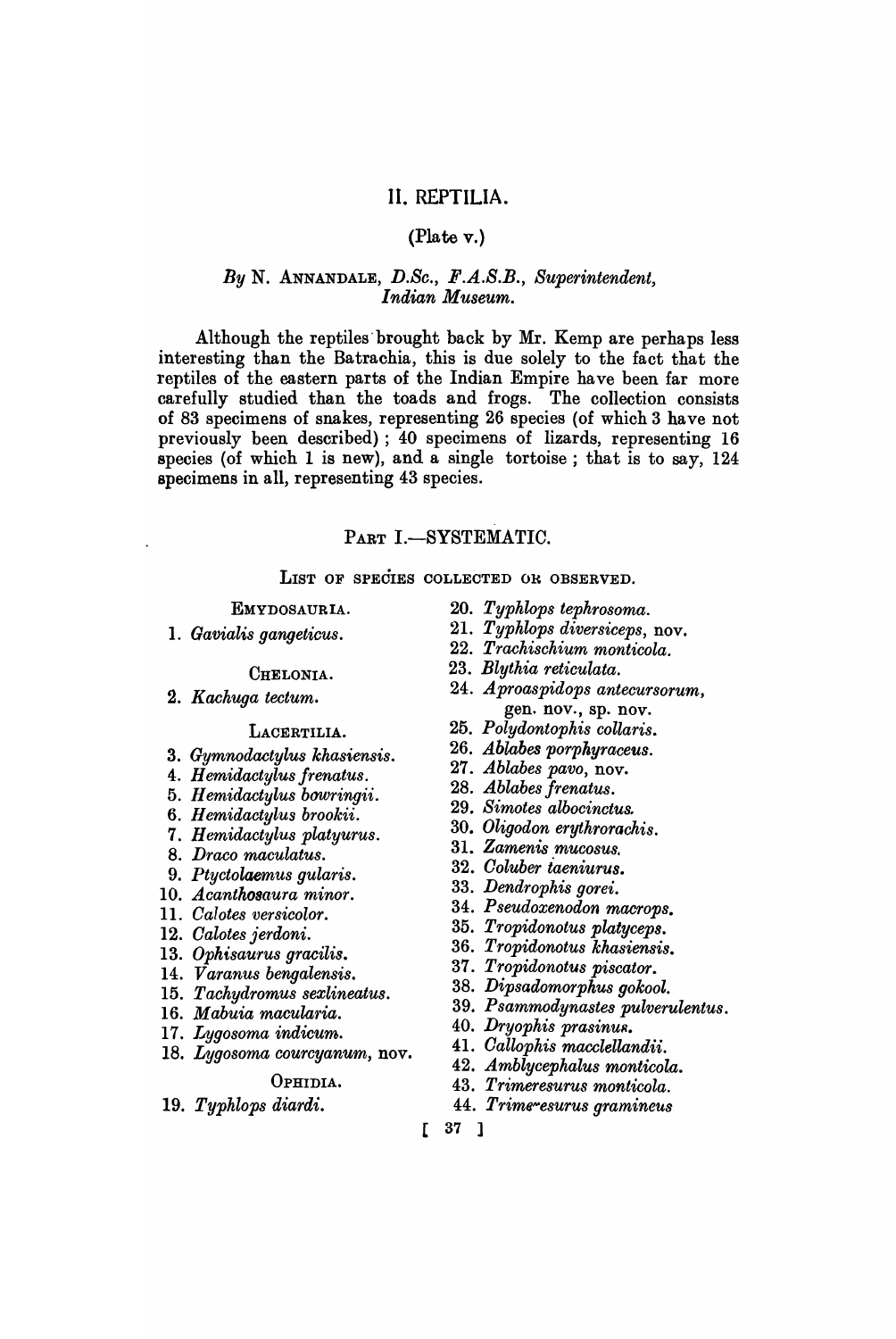#### EMYDOSAURIA.

### 1. **Gavialis gangeticus** (Gmel.).

Boulenger, *Fauna,* p. 3.

Aithough no specimens of the Gharial were obtained, Mr. Kemp tells me that it is not uncommon at Kobo together with the Gangetic Porpoise *(Platanista gangetica)*. Apparently the shortnosed Crocodile *(Orocodilus palustris)* does not make its way so far up the Brahmaputra, although it occurs between Mangaldai in the Darrang district and Gauhati.

### CHELONIA.

## 2. **Kaehuga tectum** (Gray).

Boulenger, *Fauna,* p. 43 ; *Oat. Ohelonia Brit. Mus.,* p. 58 ; Siebenrock, *Zool. Jahrb. Jena,* 1909, supp!. x, p. 454.

A shell and skull of the genus *Kachuga* were obtained from the Dihang R. below Pasighat and must be referred to this species. The shell, however, which measures  $21.7$  cm. in length, is narrower than is usually.the case, and Mr. Kemp tells me that the soft parts were deep olive in life without reddish marks of any Kind. Possibly the specimen represents a local race, but I have examined apparently typical individuals of  $K.$  tectum from  $N.$  E. Assam.

The limits of the range of *K. tectum* are very imperfectly known. It has been recorded from several localities in central and western India and certainly occurs in many different parts of the river-systems of the Indus, Ganges and Brahmaputra. All specimens, however, that I have examined from central India, although several were labelled K. *tectum*, actually represented *K. intermedia,* a very closely allied and somewhat variable form that is common all over the Mahanaddi river-system and also in the lower reaches of the Godavari. I have recently seen large numbers of this form from Cuttack and Sambalpur in Orissa and find that the proportions and outlines of the neural plates are so variable that little reliance can be placed on them in separating the " species" from K. tectum. The skulls of the two forms are identical. The only constant feature of difference is therefore colouration, and I am inclined to think that the late Dr. Blanford<sup>1</sup> was right in regarding *K. intermedia* as being only a " variety " (or, as I would prefer to call it, a subspecies) of *K. tectum.* The true *K. tectum* also occurs, according to Siebenrock, in Cochin China, *Pangshura cochinchinensis*, Tirant,<sup>2</sup> being synonymous.

Mr. Kemp tells me that he could hear of only one land-tortoise having been seen during the Expedition and that it was not securea. Terrestrial Chelonia hibernate in northern India, but no species has as yet been recorded from the Himalayas.

<sup>&</sup>lt;sup>1</sup> J.A.S.B., (2) xxxix (1870), p. 339, and xlviii (1879), p. 110.

<sup>2</sup> *Etudes Div. Mi8s. Pavie,* iii, p. 494 (1904).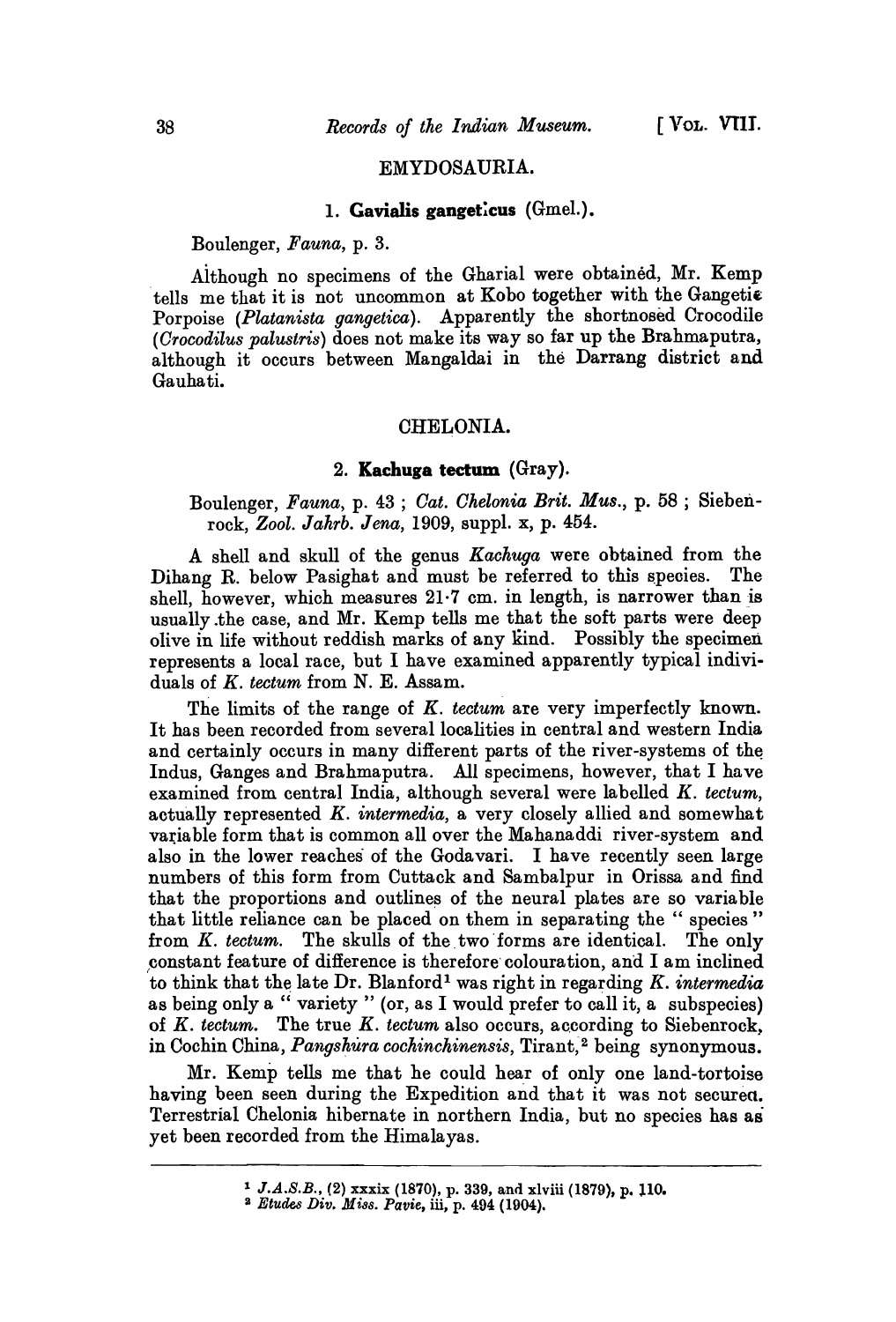### LACERTILIA.

## Fam. GECKONIDAE.

## 3. **Gymnodactylus khasiensis** (Jerdon).

Boulenger, *Fauna,* p. 68.

Originally described from the Khasi Hills, this lizard appears to ha ve a fairly wide range in the mountains of Assam and northern Burma.

Two specimens were taken by Mr. Kemp at Kobo in December under the bark of a tree, together with a young *Ptyctolaemus gularis.*  Others were obtained by the 32nd Sikh Pioneers at an altitude of about 2,000 feet at Upper Rotung.

My own *G. himalayicus <sup>1</sup>*is a very closely related species, differing in its slighter build, more obscure coloura tion and less compressed digits and also in having a well-defined triangular patch of enlarged scales just behind the praeanal pores. This last point, however, is not a very good character as in some specimens of G. *khasiensis,* of which I have examined a large series, there is a single enlarged scale, or even a pair of such scales, in the same position, although in others the scales are uniformly small.

#### 4. **Hemidactylus frenatus,** D. & B.

A very common lizard at low altitudes in the E. Himalayas, Assam, Burma and the Malay Peninsula ; often found in houses.

A specimen was taken on a lamp-post in the streets of Dibrugarh in November.

### 5. **Hemidactylus bowringii** (Gray).

Not uncommon at low altitudes in the E. Himalayas and in Assam and Burma, this species is occasionally found in houses. It is, however, more often taken in the jungle.

There is a specimen in the collection from Sadiya.

### 6. **Hemidactylus brookii,** Gray.

*Hemidactylus gleadovii,* Boulenger, *Fauna,* p. 86, fig. 27. *Hem'idactylus brookii, id., Ann. Mag. Nat. Hist.,* (7) i, p. 123 (1898), and Annandale, *Ree. Ind. Mus.,* vii, p. 45 (1912).

This species, which is one of the commonest house-lizards all over the plains of India (in northern Madras certainly the commonest), has a very wide distribution in the tropics but apparently avoids mountainous regions. The highest altitude from which I have seen a specimen is 4,500 ft., and this was on the isolated mountain Parésnath in Chota Nagpur, now in the new Province of Bihar and Orissa. Several specimens were obtained at Sadiya.

<sup>&</sup>lt;sup>1</sup> J.A.S.B., 1906, p. 287, and *Rec. Ind. Mus.*, J, p. 152, pl. vi, figs. 1, 1a, 1b, 1c, 1d (1907).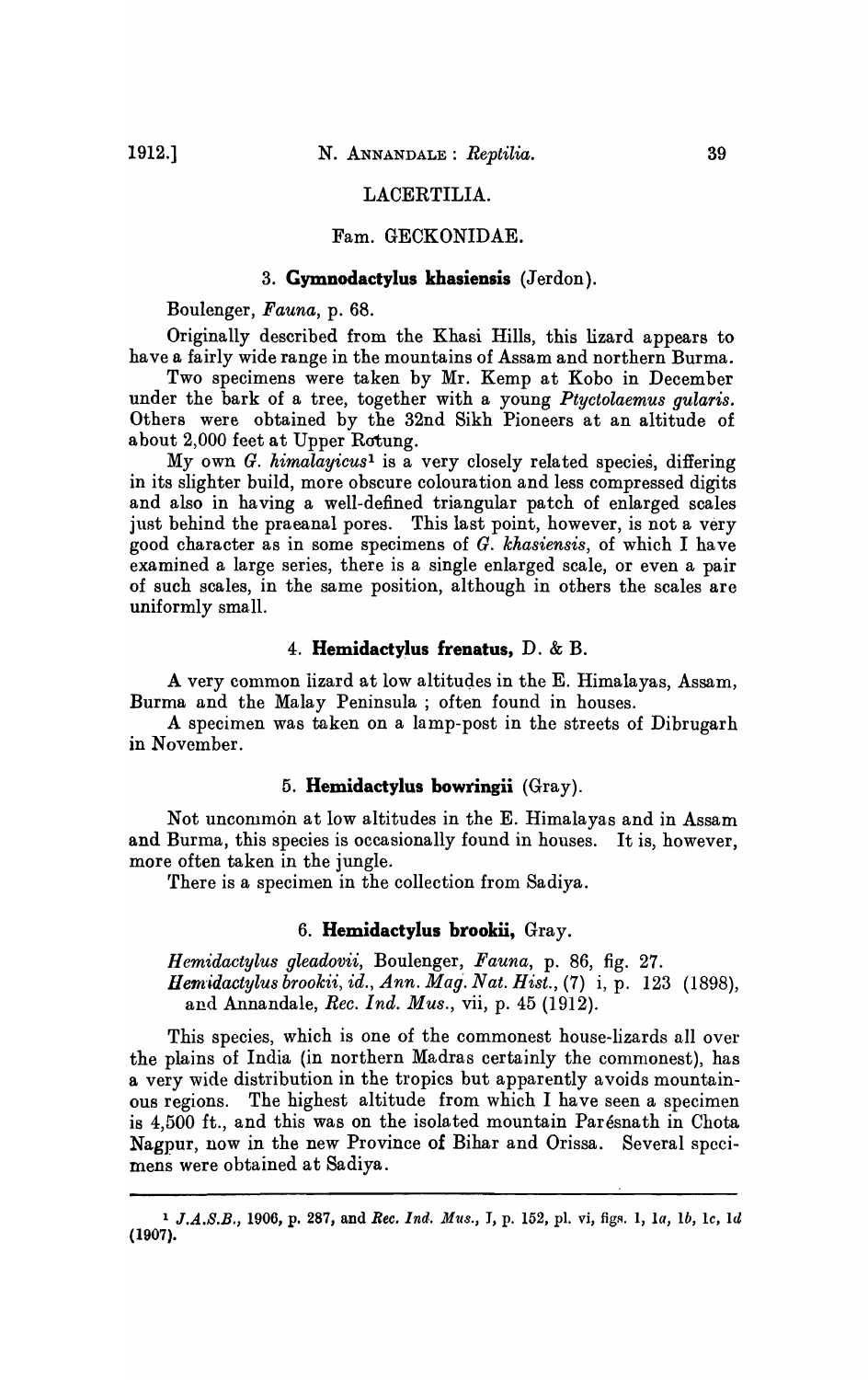*H. brookii* is hy no means always domestic in its habits, but individuals found living wild among rocks or in jungle are as a rule darker in colour and somewhat stouter in form than those which inhabit human dwellings. In either case the species is mainly nocturnal.

*H. subtriedroides*<sup>1</sup> from Upper Burma only differs from *H. brookii*, of which it should probably be regarded as a variety, in its rather stouter habit and much larger dorsal tubercles. The tubercles are extremely variable in size even within the strict limits of *H. brookii,* and less fre-. quently vary also in number. There is in the Indian Museum a specimen from Bangalore on which there are only two dorso-lateral rows of tubercles on each side, the middle region of the back being perfectly smooth. This individual was taken by myself, together with a normal one, on the post of a railing.

## **7. Hemidactyl1i& platyurus** (Schneid.).

This gecko is common in the E. Himalayas, in which it is found as a rule at rather higher altitudes than the two preceding species. It is widely distributed in the Indo-Malayan and Malayan countries. So far as I am aware the western limit of its range is situated in Nepal, my own *H. nepalensis2* being undoubtedly synonymous. In the Darjiling district *H. platyurus* is often found in houses, but it is naturally an inhahitant of tree-trunks.

An unusually dark specimen was taken by Mr. Kemp at Pasighat under the bark of a tree.

## Fam. AGAMIDAE.

### 8. **Draco maculatus** (Gray).

Boulenger, *Fauna,* p. 112.

This species is widely distributed in Assam, Burma, the Malay Peninsula and Yunnan, the western limit of its range being situated near the point in Assam north of the Brahmaputra at which that river bends southwards. There are three specimens in Mr. Kemp's collect $ion :=$ 

16881 Janakmukh (alt. 600 ft.) Capt C. E. Edward-Collins. 16882 Yembung (alt. 1,100 ft.) : " found in a hut in camp."  $S. W.$  Kemp. 16997 Pasighat (alt. 500 ft.) W. Cave-Brown.

Mr. Kemp describes the colouration of No. 16882, an immature male, as follows :- "Colour of back mottled warm brown, dark brown and black. Neck above with two elliptical black markings and a pair of black spots. 'Wings' above orange-brown. Belly dull greenish yellow;

<sup>&</sup>lt;sup>1</sup> Annandale, *Ann. Mag. Nat. Hist.*, (7) xv, p. 29 (1905), and *J.A.S.B.*, 1905, pl. ii, fig. 1. 2 *Bee. Ind. MU8.,* i, p. 151, pI. vi, figs. 2, *2a, 2b,* 2c (1907).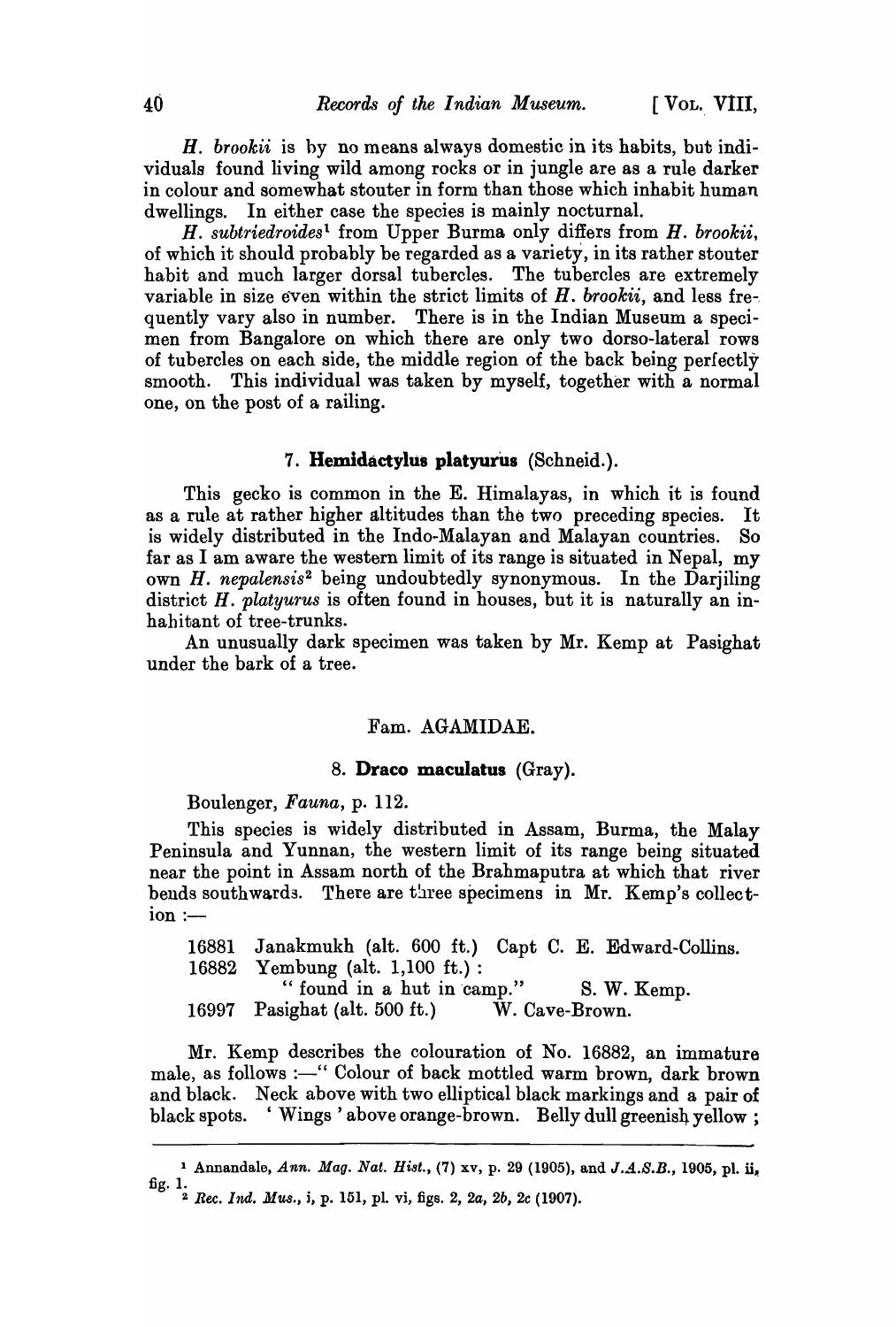bright yellow beneath and on either side of pouch. 'Wings' beneath dull yellowish green, the orange colouring having a tendency to show through. Lateral neck-flaps orange beneath. Predominant headcolour very dark brown."

The only other species of  $\overline{D}$ *raco* as yet found in Assam is  $\overline{D}$ *. norvillii*, Alcock,<sup>1</sup> a single specimen of which, now in the Indian Museum, was taken at Dum Duma in N.-E. Assam some years ago. This species is closely related to *D. blanfordii,* Boulenger, from which it differs in having the tympanum completely covered with small scales. From D. *maculatus* it is easily distinguished by its longer snout and-by the broad patches of enlarged scales scattered on each side of the back along the base of the alar membrane.

## **9. Ptyctolaemus gUlaris,** Boulgr.

Boulenger, *Fauna*, p. 117; Annandale, *J.A.S.B.*, 1905, p. 85; Wall, *Journ. Bomb. Nat. Hist. Soc.*, xviii, p. 505.

This is a very rare lizard in collections. I have only seen three specimens hitherto, two of them from Assam N. of the Brahmaputra. Major F. Wall, however, states that the species is common at Shillong in the Khasi Hills (4,900 ft.) and our third specimen is from that locality. The western limit of its range is apparently the same as that of *Draco rnaculatus.* It is possible that both will be found in the Buxa *duars*; we have both in the Indian Museum from Goalpara (Dhubri). *Ptyctolaemus* is certainly not indigenous in Calcutta.

Mr. Kemp found a very young specimen at Kobo in November; although probably not long hatched (or born), it bore the characteristic grooves on the side of the neck. Adults were taken at Kobo by Capt. de Courcy and at Rotung by Mr. Kemp, who did not obtain the species at altitudes of over 1,300 ft.

#### 10. **Acanthosaura minor** (Gray).

Boulenger, *Fauna,* p. 127.

This species is known from both Sikhim and the Khasi Hills. It is, however, rare in the Darjiling district. A small specimen was obtained at Upper Rotung (alt. *ca.* 2,000 ft.) in January.

# 11. **Calotes versicolor** (Daud.).

Boulenger, *Fauna*, p. 135, fig. 42; Annandale, Rec. Ind. Mus., vii, p. 46.

The only specimen in the collection is a very young one obtained at Sadiya.

<sup>1</sup> J.A.S.B., (2) lxiv, p. 14, pI. iii (1895).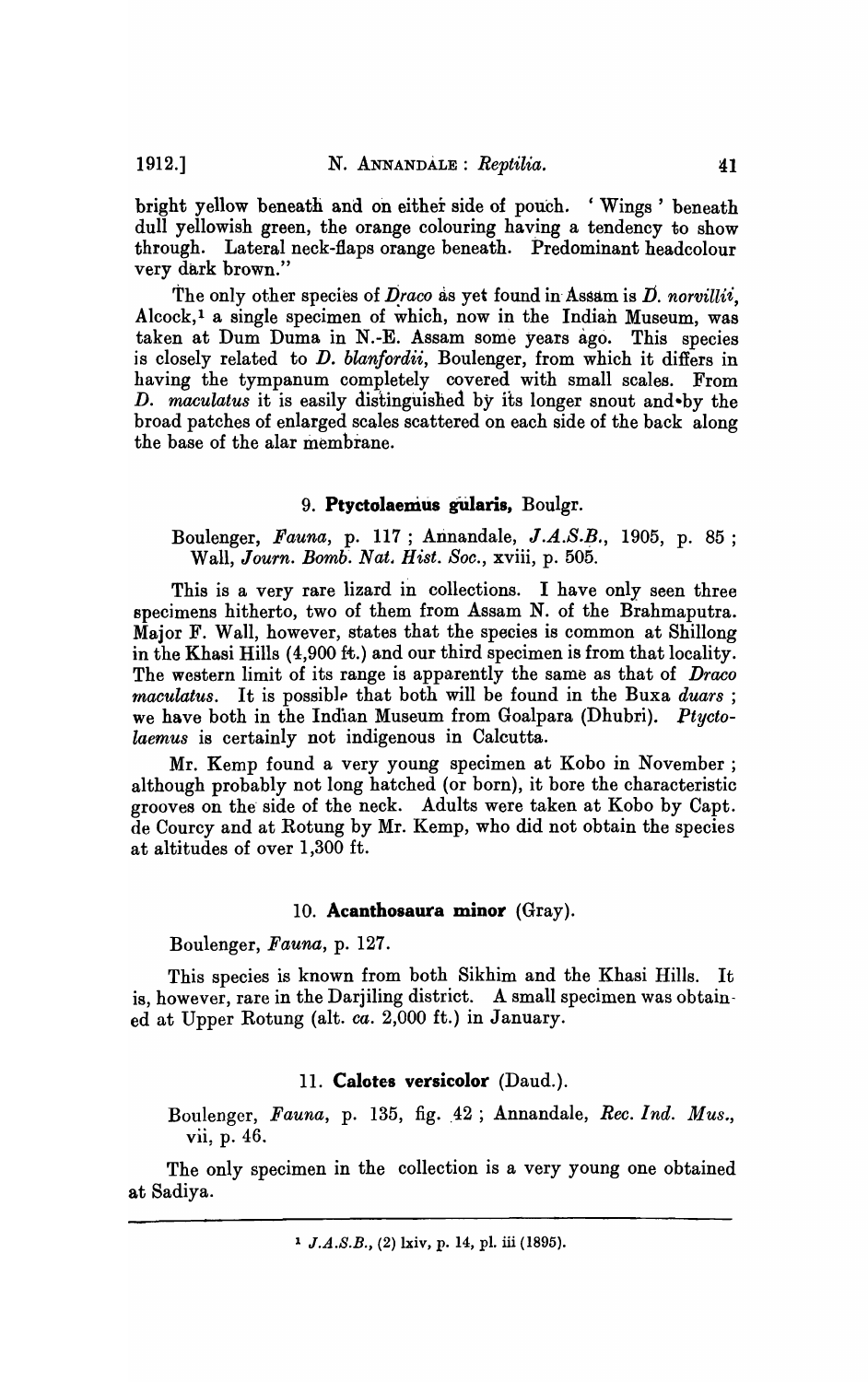# 12. Calotes jerdonii, Giinth.

Boulenger, *Fauna,* p. 137.

Common in the Khasi Hills ; Col. Godwin-Austen obtained specimens in the Dafla Hills to the west of the Abor country, in which Mr. Ksmp collected it at Komsing, Yembung and Balek. Both his specimens and Col. Godwin-Austen's are quite typical.

### Fam. ANGUIDAE.

#### 13. Ophisaurus gracilis (Gray).

Boulenger, *Fauna,* p. 159, fig. 47.

A common species in the E. Himalayas at altitudes of between 4,000 and 5,000 ft.; it also occurs in the Khasi Hills, in Upper Burma and Yunnan and probably in the hills of Pegu.

A number of individuals of different ages were taken in the neighbourhood of Upper Rotung and Upper Renging  $(2,000-2,150)$  ft.) by the 32nd Pioneers while road-making. The large specimens have the back of a bright brick-red with very conspicuous blue cross-bars; on the tail the red fades to dull brown. The young are white with two blue~black stripes down each side and a somewhat indistinct and broken mid-dorsal stripe of the same colour; the latter is crossed at intervals by transverse rows of very small black spots, and there are rather larger black spots scattered on the lips and snout.

### Fam. VARANIDAE.

### 14. Varanus bengalensis· (Daud.).

All over lndia and Ceylon except at high altitudes; also in Upper Burma.

A skin was obtained at Kobo by Col. (now Brigadier-General) D.C.F. Macintyre and presented by him to the Indian Museum.

### Fam. LACERTIDAE.

#### 15. Tachydromus sexlineatus, Daud.

Boulenger, *Fauna,* p. 169 ; *Fasciculi Malayenses,* i, p. 158 ; Annandale, J.A.S.B., 1905, p. 140.

This lizard is widely distributed in the damper parts of the Oriental Region. It is not found in Peninsular India.

A specimen was taken at Janakmukh (alt. 600 ft.) under the bark of a tree in December. It was probably hibernating, as the species is usually found among long grass.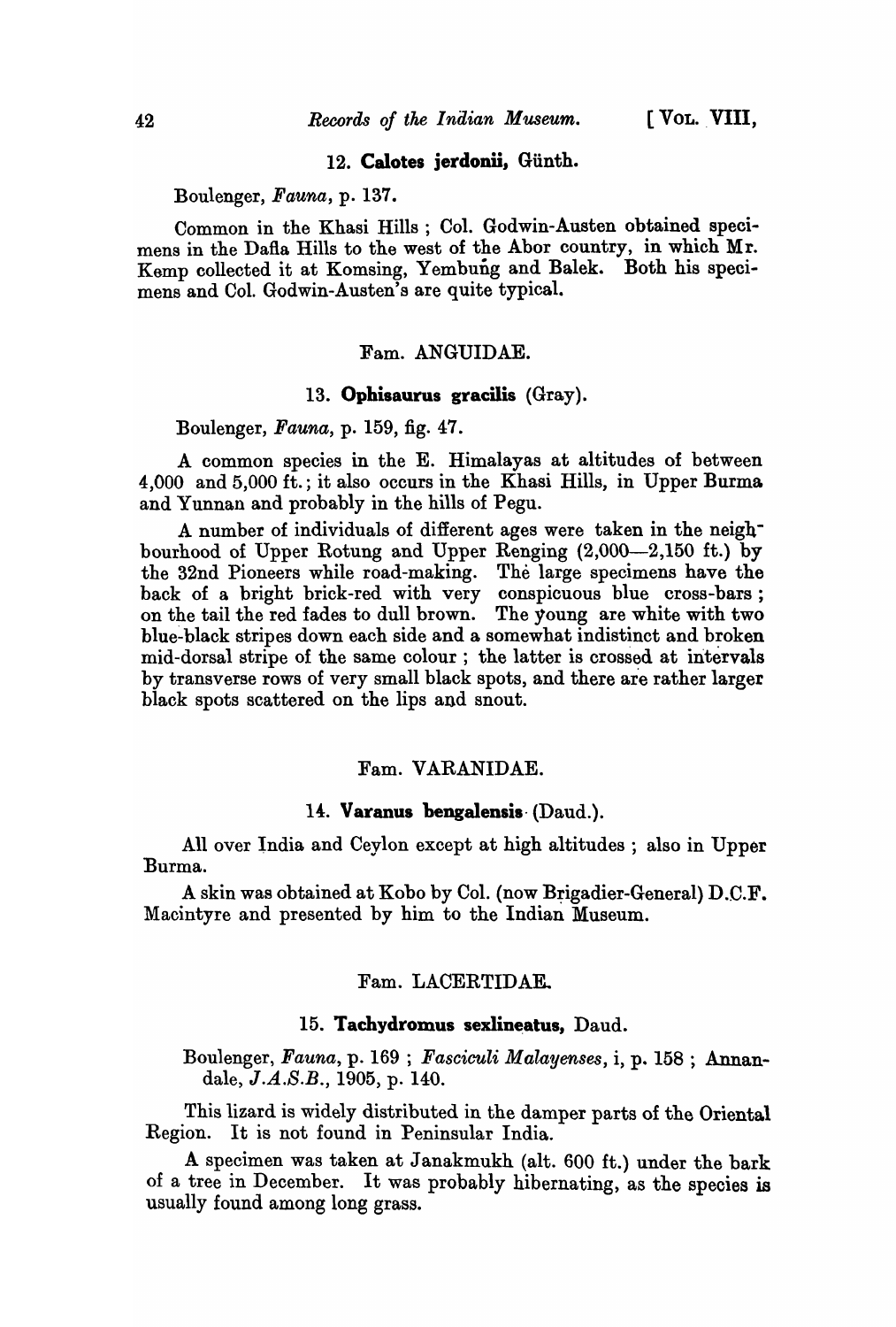Fam. SCINCIDAE.

### 16. **Mabuia. macularia** (Blyth).

A very common skink all over the plains of India, Burma and Ceylon. Two specimens were taken at Sadiya in November, "under chips of Wood."

#### 17. **Lygosoma indicum** (Gray).

Lygosoma *indicum* and *L. zebratum*, Boulenger, Fauna, p. 195. Lygosoma indicum, id., Ann. Mus. Genova (2nd ser.), xiii, p. 319.

A very common species in the foot-hills of the E. Himalayas and also in hilly country in Assam and Burma.

Specimens were taken under stones in the neighbourhood of Rotung and Upper Rotung (1,300 to 2,000 ft.) in December, January and March.

#### 18. **Lygosoma courcyanum,** sp. nov.

#### (Plate  $v$ , fig. 5.)

Subgenus *Hinulia*. Allied to L. (*Hinulia*) *cacharense*<sup>1</sup> from Assam but much more slender and with shorter limbs.

*Habit* slender, lacertiform ; the distance between the axilla and the groin nearly twice that between the tip of the snout and the fore limb. Tail nearly twice as long as head and body. Total length 100 mm.

*Head* small, narrow, triangular; snout pointed; loreal region vertical; lower eye-lid scaly; ear-opening subcircular, much smaller than eye, without lobules; nostril pierced in a single nasal. Rostral much broader than deep, forming an extensive suture with fronto-nasal; Ironto-nasal undivided, much longer than praefrontals; no supranasals ; praefrontals separate short; frontal shorter than its distance from tip of snout, a little shorter than the parietals ; its greatest breadth to its length as 7 to 9 ; parietals not meeting behind interparietal, forming a lengthy suture; interparietal small; a single pair of enlarged nuchals; 4 large, subequal supraoculars; 7 upper labials, 4th, 5th and 6th under eye.

*Scales* of body smooth, imbricate, in 24 rows; the ventrals slightly larger than the dorsals; two large praeanals.

*Limbs* short but well-formed, separated by a considerable distance where adpressed. Toes not compressed, of moderate length; 11 smooth lamellae under 4th toe.

Colouration.--Dorsal surface olive-brown minutely speckled with black ; tail rather darker than back ; a narrow pale band extending on each side from above the eye to the base of the tail; a rather broader black band running immediately below it; sides yellowish speckled with black; lateral surface of tail suffused with slate grey; ventral surface yellowish, speckled with slate-grey on tail.

<sup>&</sup>lt;sup>1</sup> Annandale, *J.A.S.B.*, 1905, p. 145.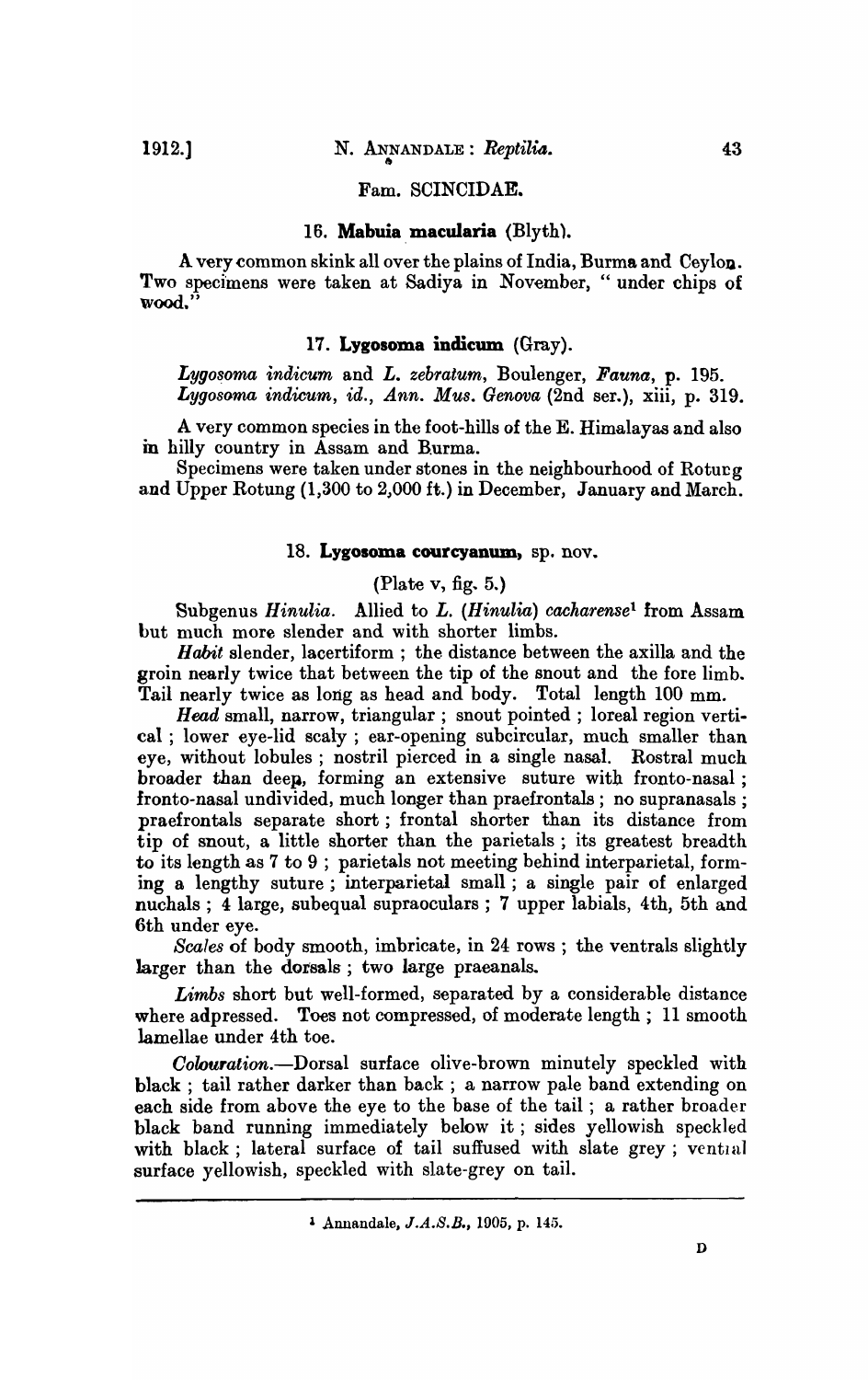Dimensions of type :-

| Total length            |           | $100$ mm. |                         |
|-------------------------|-----------|-----------|-------------------------|
| Length of head and body | $\bullet$ | 35        |                         |
| Length of head          |           | ୪         |                         |
| Breadth of head.        | $\bullet$ | 4         | $\overline{\mathbf{z}}$ |
| Fore limb               |           | 9         | $\bullet$               |
| Hind limb               |           | 13        |                         |

*Type.-No.* 16900 in the Indian Musuem register of Reptiles and Batrachia.

*Habitat.-Two* specimens Were taken by Capt. the Hon. M. de Courey, one at Rotung (1,300 ft.), the other at Upper Rotung (ca. 2,OOOft).

### OPHIDIA.

Mr. Kemp asks me to state that a very' large- proportion of the anakes in his collection were captured by the officers and men of the  $32nd$  Sikh Pioneers at the instance of Capt. the Hon. M. de Courcy. They were found while road-making, chiefly in December and January, and were probably hibernating at the time. Other snakes were presented by Capt. J. S. O'Niell, Capt. F. H. Stewart and Capt. R. S. Kennedy of the Indian Medical Service.

## Fam. TYPHLOPIDAE.

## 19. Typhlops diardi, Sehleg.

## Boulenger, *Fauna,* p. 238, fig. 70.

A considerable number of specimens of this common Himalayo-Burmese species were taken at Kobo, Pasighat, Janakmukh and Balek, several of them having been found crawling about on the surface in camp after rain.

*T. diardi* occurs all over Assam and Burma and is also found in the Himalayas, Siam and other adjacent countries.

#### 20. Typhlops tephrosoma, Wall.

Wall, *Journ. Bombay Nat. Rist. Soc.,* xviii, p. 314.

A smaH specimen taken by the 32nd Sikh Pioneers at Janakmukh agrees well with Major Wall's description of the type from the Khasi -Hills.

# 21. Typhlops diversiceps, sp. nov.

# (Plate v, fig. 1.)

This species belongs to the same group as  $T$  *braminus* and  $T$  bed*domii*, but the anterior nasal is not in contact with the praeocular and the posterior nasals do not meet behind the rostral.

Snout rounded, projecting. Nostril lateral, nasal completely divided; rostral barely reaching the level of the eyes, not hatf as wide as snout; upper head-scales about twice as large as body-scales, trans-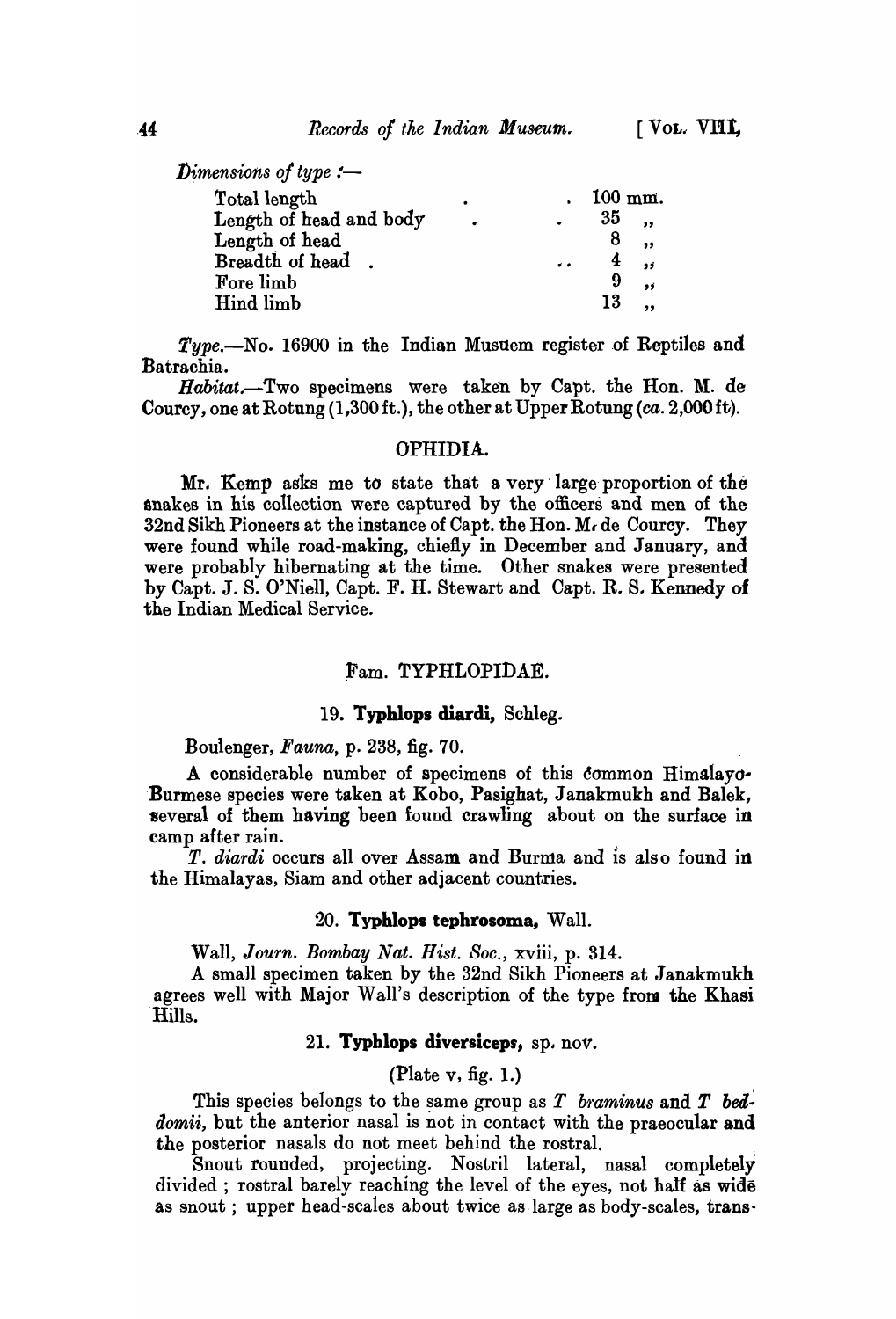verse; anterior nasal widely separated from praeocular, in contact with first labial below; posterior nasal much larger, in contact with second labial, not meeting its fellow on the top of the head : eyes moderately distinct; praeocular larger than ocular, in contact with second and third labials ; ocular in contact with third and fourth labials ; 4 upper labials. Diameter of body 40 times in total length; tail longer than broad, ending in a minute spine; 18 scales round body.

*Oolow-* dark olive-brown, slightly paler on ventral surface. Dorsal surface of head chestnut, ventral surface pale yellow; the latter shade extending upwards on either side to the level of the eyes in the form of a narrow triangle, very clearly defined posteriorly on the throat.

 $Length 160 mm.$ : length of tail  $3 mm.$ 

*Type.-No.* 16864, Ind. Mus.

Locality.-Pasighat (500 ft.) 25-iii-12. (Capt. R. S. Kennedy, I.M.S.)

#### Fam. COLUBRIDAE.

## Subfamily COLUBRINAE.

## 22. **Trachischium monticola** (Cantor)

### Boulenger, *Fauna,* p. 286.

A common snake in the hills of Assam, less abundant in the E. Himalayas. Ten specimens were taken by the 32nd Sikh Pioneers while road-making in the neighbourhood of Upper Rotung (alt. *ca.* 2,000 ft.) in January. Capt. de Courcy took another in the Sirpo valley near Renging.

## 2S~ **Blythia reticulata** (Blyth).

Boulenger, *op. cit.,* p. 287, fig. 92.

Three specimens were taken  $\epsilon t$  Upper Renging, at Upper Rotung and in the Sirpo valley near Lenging. The species, which is the only one in the genus, is characteristically Assamese. Fresh adult specimens are almost black in colour with a beautiful deep-blue iridescence, the pale markings becoming inconspicuous with age.

### **Aproaspidops,** gen. nov.

The new genus is allied to *Trirhinopholis* and *Plagiopholis*, Boulenger, both of whith are only known from Burma. It thus belongs to a peculiar little group of monotypic genera that includes *Blythia* and the two just mentioned and inhabits hilly country in Burma and Assam. *Aproaspidops* can be recognized easily by the fact that there is an azygous shield between the rostral and the supranasals and also a small postnasal on each side. There is no praeocular and no loreal, unless the latter name should be applied to the small scale I have called the postnasal.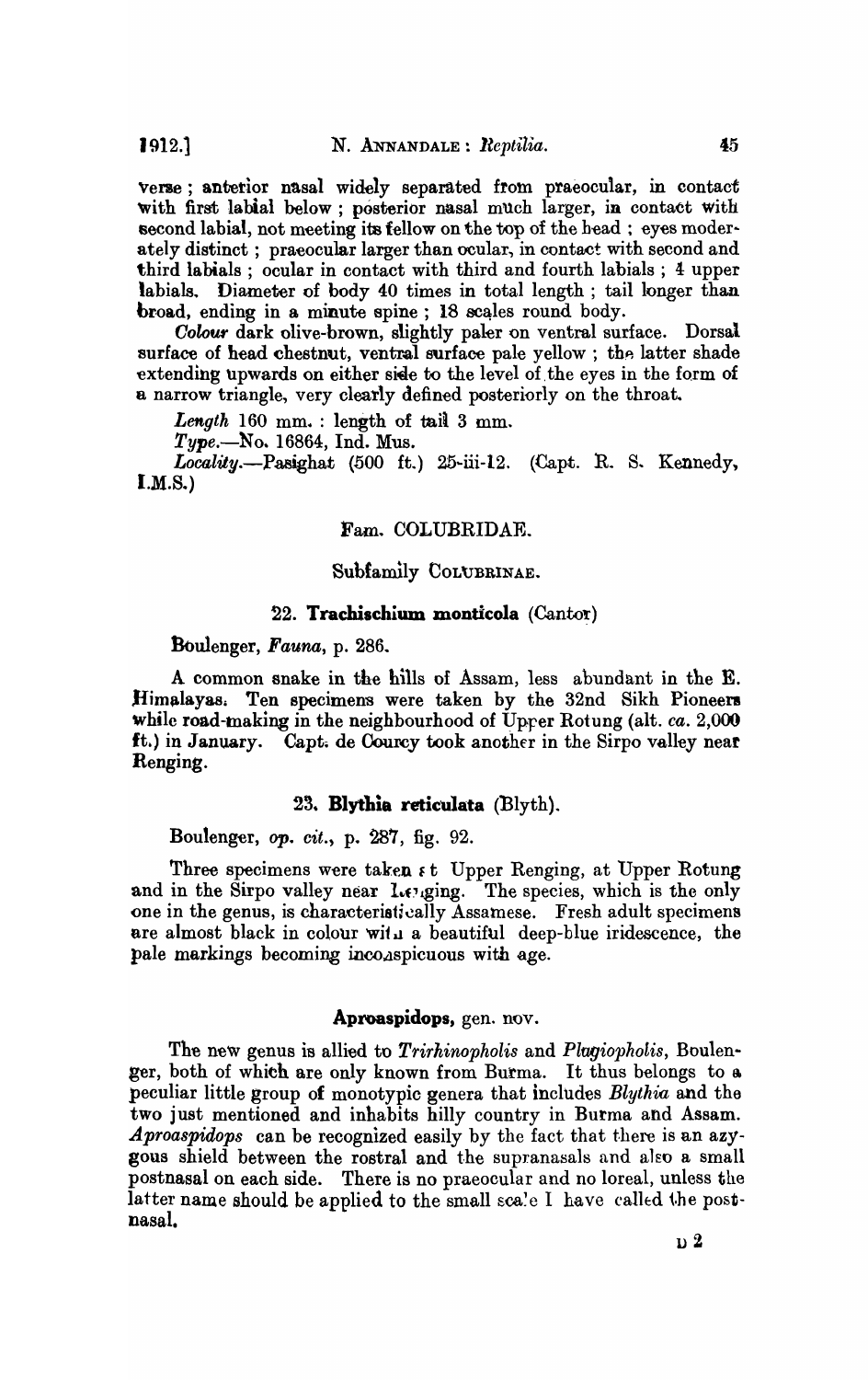Maxillary moderate, with about 20 teeth, which decrease slightly in size from before backwards; mandibular teeth similar to maxillary. Head not distinct from neck; eye small, with round pupil; nostril pierced between two nasals, the posterior of which is followed by a small scale (postnasal) in contact with the supranasal, praefrontal and first npper lahial. Praefrontal entering the eye and in eontact with upper labials; no praeocular; rostral separated from supranasals by a triangular azygous shield. Scales smooth, without apical pits, imbricate, in 12 straight rows; ventrals rounded. Tail short; subcaudals in two ·l'ows ...

## 24. Aproaspidops antecursorum, sp. nov.

# (Plate v, fig. 2.}

Snout moderate, rounded. Rostral much wider than deep, just visible from above, much deeper than the shield which separates. it from the supranasals; the latter completely divided, about half as long as the praefrontals, which are also completely divided; frontal about.  $1\frac{1}{3}$  times as long as broad, about as long as its distance from the snout, much shorter than the parietals. Nostril between two small, deeply concave scales, separated from the first labial; postnasal triangular, smaller than the two nasals of one side together. Praefrontal in contact with second and third upper labials, the latter and the fourth entering the eye; no subocular; a single large postocular; supraocular much longer than deep; 6 upper and 6 lower labials; loreals  $1+2$ . Two pairs of chin-shields, posterior pair very short, in contact with the fourth pair of labials ; the first pair in contact with three pairs of labials, first pair of labials forming a long suture behind the mental. Ventrals  $136$ ;  $\overline{\text{subcaudals}}$  16; anal divided; tail ending in a sharp spine.

Colour dark olive, each body-scale with a slightly darker border; ventrals and subcaudals with pale borders; an incomplete white collar extending over the greater part of the neck on each side some distance behind the gape.

*Length* 162 mm. : length of tail 12 mm.

*Type.-No.* 16844, Ind. Mus.

Locality.-Janakmukh, 600 ft.: 13-xii-11.

The single small, perhaps immature, specimen was taken by the 32nd Sikh Pioneers while road-making. It closely resembles young Blythia reticulata in appearance but can easily be distinguished by its circular pupil and by the extra scales behind the rostral and the nasals.

## 25. **Polydontophis collaris** (Gray).

Boulenger, op. cit., p. 302.

A common snake all over the Himalayas up to  $10,000$  feet, in Assam, Upper Burma, etc. Specimens were taken in the Sirpo valley near Renging and at Kobo by Capt. de Courcy. They represent the typical f *i*rm.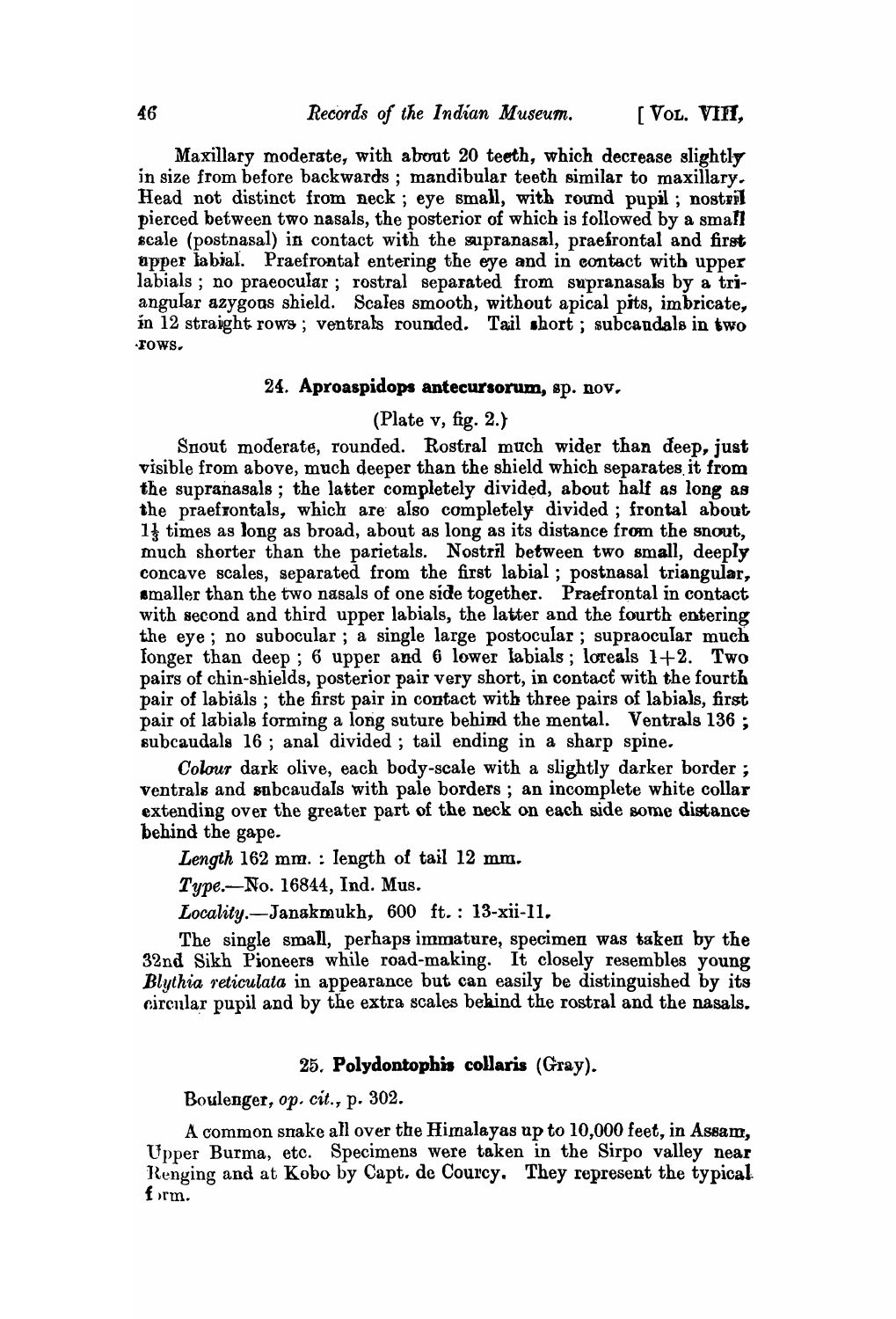#### 26. **Ablabes porphyraceus** *(Cantor)*.

Boulenger, *Ope cit.,* p. 308.

A common Malayo-Himalayan snake probably not found at great altitudes. Specimens were taken at Balek and between Kalek and Misshing by Capt. Wilson and Mr. Kemp respectively.

### 27. Ablabes pavo, sp. nov.

### (Plate v, fig. 3.)

A magnificent species easily recognized by the large black and yellow ocelli on its back, but also to be distinguished by numerous scalecharacters, notably by the large number of ventrals.

Rostral much wider than deep, visible from above; supranasals distinct, about half as long as praefrontals, which are also distinct: frontal  $1\frac{1}{3}$  times as long as broad, a little shorter than its distance from the tip of the snout, almost as long as the parietals; nasal completely divided, extending backwards as far as the suture between the second and third labial; no distinct loreal ; a single praeocular; two postoculars, only the upper one in contact with the parietal; 7 upper labials, the third and fourth entering the eye; temporals  $2+2$ ; the shields on the sides of the head minutely pitted; two pairs of chin-shields, the anterior pair in contact with three pairs of labials, the posterior pair in contact with only one pair. Scales in 19 rows. Ventrals 233; subcaudals 80; anal and subcaudals divided.

Colcur.-Sides and back pale bluish grey, each scale bearing an irregular patch of peach colour; back ornamented with a row of large black longitudinally oval rings, each with a yellow centre and separated one from another by only a short interspace; on the tail the yellow' centres of the rings break up into small spots and finally at the tip, disappear altogether; about 50 rings in all; sides with irregular zig-zag black, yellow-edged vertical bars; ventral surface yellowish with numerous black cross-bars which are usually interrupted in the middle line; head black with a broad yellow bar across the snout, a second across the vertex behind the eyes and a third across the nape, the two latter being A-shaped; lips, chin and throat yellow with large black spots.

*Lengtlt* 640 mm. : length of tail 108 mm.

*Type.-No.* 16797, Ind. Mus.

*Locality.-Upper* Rotung ; taken by 32nd Sikh Pioneers while roadmaking, 13-xii-Il.

#### 28. **Ablabes frenatus** (Günth.).

Boulenger, *Fauna,* p. 306.

A characteristic Assamese species. Three specimens were taken at Upper Rotung (2,000 ft.) in January. Two were found while roadmaking, while one was sitting coiled up in the middle of a path.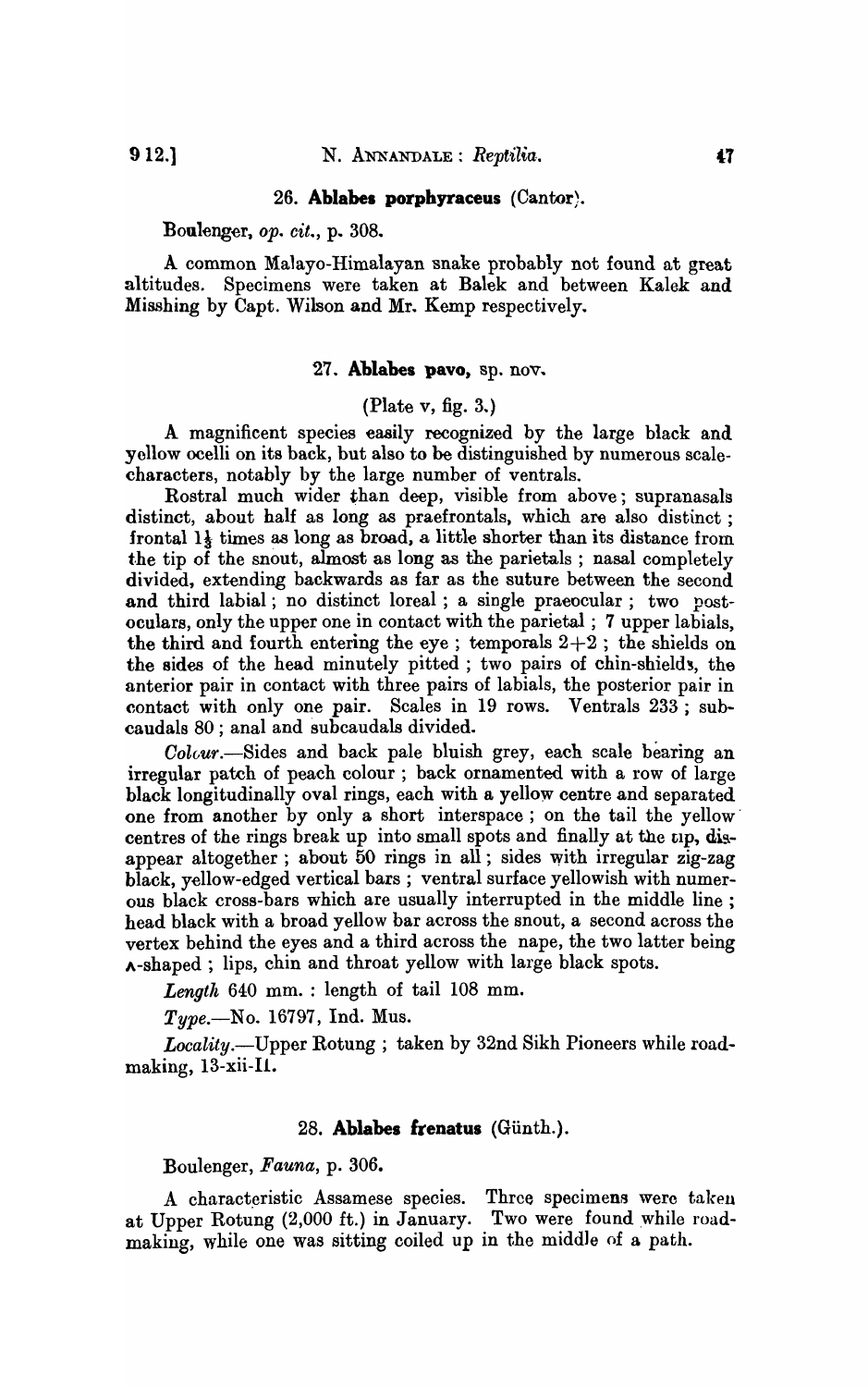#### 29. Simotes albocinctus (Cantor).

Boulenger, *Fauna,* p. 312.

Not uncommon in the hills of Assam and Burma. Wall<sup>1</sup> has described, under the name *juglandifer*, a peculiar variety distinguished mainly by colouration but now regarded by him as a distinct species. It is from the E. Himalayas and Assam. Specimens of the typical form were taken by Capt. de Courcy at Kobo and in the Sirpo valley near Renging.

# 30. Oligodon erythrorhachis, Wall.

Wall, *Journ. Bombay Nat. Hist. Soc.,* xix, p. 923, pI.

Two specimens from Upper Rotung (alt. *ca.* 2,000 ft.) taken in December by the 32nd Sikh Pioneers must be referred to this species. Both, however, differ in colouration from the type. The smaller specimen measures 300 mm. in length and is of a brick-red colour with numerous white, black-edged cross-bars on the body and tail. There are faint traces of a dark mid-dorsal line and the head and ventral surface are marked as in Major Wall's figures. The second specimen is larger, measuring 510 mm., and differs from the smaller one in being of a deep crimson colour and having the cross-bars on the body and tail relatively broader and slate-grey instead of white.

### 31. Zamenis mucosus (Linn.).

Boulenger, *Fauna,* p. 324.

A small specimen of the Common Rat-Snake was taken at Janakmukh by Capt. O'Neill.

## 32. CoIuber. taeniurus (Cope).

Boulenger, *Fauna,* p. 333 ; *Fascic. Malay.,* i, p. 162.

Two specimens were taken in January at Upper Rotung by the 32nd Sikh Pioneers while cutting a road. The species has a somewhat curious distribution, ranging from Darjiling into not only south-western but also northern China. In the Malay Peninsula it is usually found in caves feeding on bats. Cavernicolous individuals' are always very pale in colour, but it is by no means certain that this is not due to the direct effect of lack of light on the organism.

#### 33. Dendrophis gorei, Wall.

Wall, *Journ. Bombay Nat. Hist.* Soc., xix, p. 829, pl., fi. 1–3 (1910).

J doubt whether this is more than a local race of D. *pictus* peculiar to the north -east corner of Assam and the neighbouring foot-hills. There

<sup>&</sup>lt;sup>1</sup> Journ. Bombay Nat. Hist. Soc., xix, pp. 3, 8, and xx, p. 1162, fig.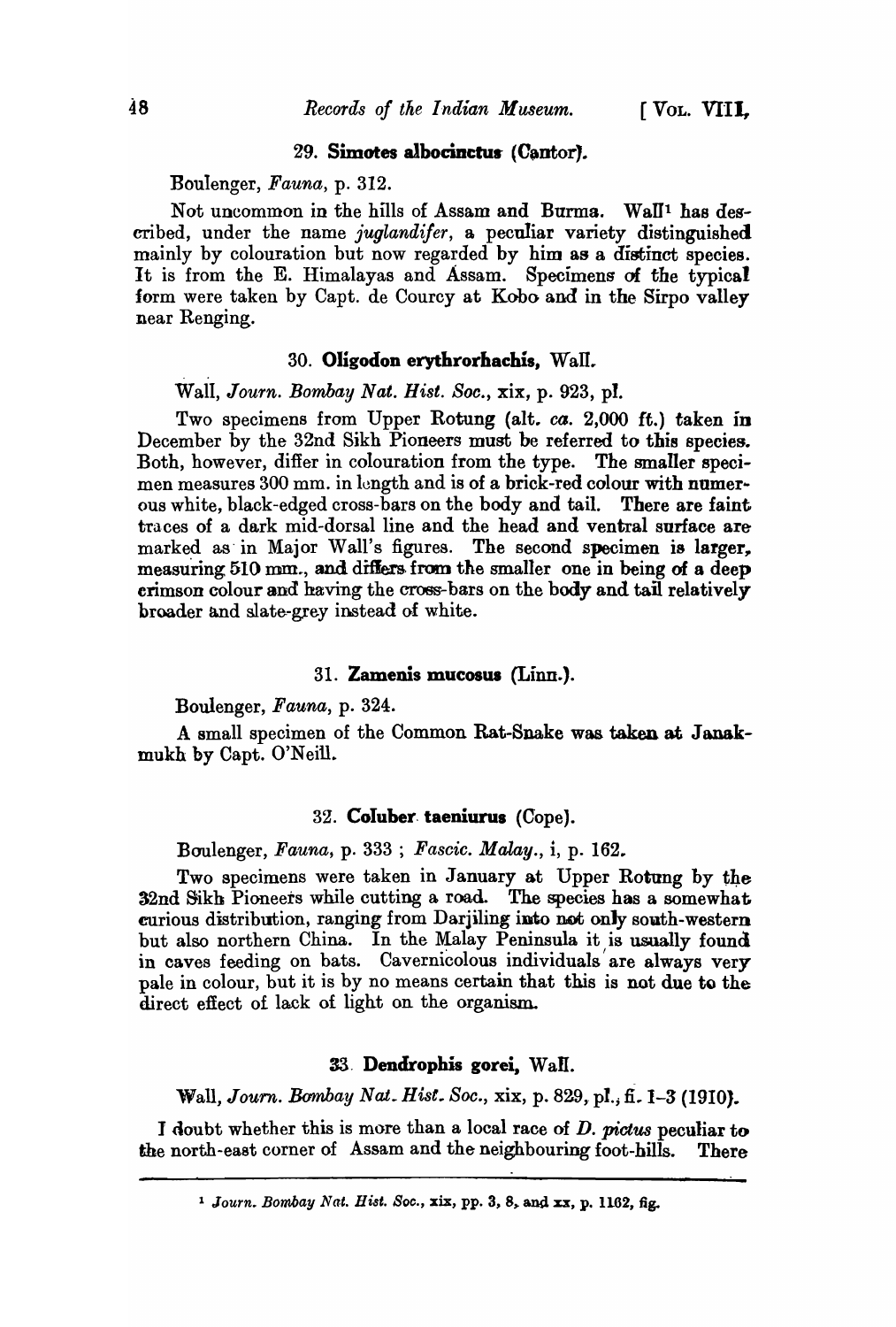are three specimens in the Abor collection which agree well with Major Wall's specimen from Dibrugarh now in the collection of the Indian Museum. They are from Kobo (400 ft.), from between Janakmukh and Balek and from the Siyom valley below-Damda (ca. 1,400 ft.).

### 34. Pseudoxenodon macrops (Blyth).

Boulenger , *Fauna,* p. 340.

A specimen was taken near Sidi stream (alt. *ea.* 2,000 ft.) by the 32nd Sikh Pioneers. The species is very common in the Darjiling district from the base of the foot-hills up to  $5,000$  ft., occurring also in the hills of Assam and Burma but apparently in smaller numbers.

### 35. **Tropidonotus platyceps, Blyth.**

Boulenger, *Fauna*, p. 344.

A very variable species common in the Himalayas up to 10,000 ft. ; also occurs in the Khasi Hills and the mountains of Burma. A specimen was taken at Upper Rotung.

#### :36. **Tropidonotus kbasiensia,** Bouigr.

Bou\enger, *Fauna,* p. 344, and *Ann. Mus. Genova* (2nd ser.), xiii, p.. 322.

A Bearce species hitherto only found in the Khasi and Karin Hills. One was taken at Rotung by Capt. de Courcy.

### 37. **Tropidonotus piscator** (Schneid.).

Boulenger, *Fauna,* p. 349.

Young specimens of this very common and widely distributed species Were taken at Rotung and Upper Rotung (1,300 and *ca.* 2,000 ft.). It occurs in the W. Himalayas up to at least 4)500 ft.

Subfamily DIPSADOMORPHINAE.

### 38. **Dipsadomorpbus** gokool (Gray).

*Dipsas gQkool,* Boulenger, *Fauna,* p. 360. *Dipsodomorphus gokool, id., Cat. Snakes Brit. Mus., iii, p.* 64 (1895).

A specimen was taken at Dibrugarh. It is not improbable that this snake is actually restricted to Assam, for Cantor's localities are notoriously inaccurate and the record of this species from Penang apparently rests on a specimen from his collection in the British Museum. Bengal and Assam were not clearly distinguished by many of the older naturalists who wrote on Indian reptiles.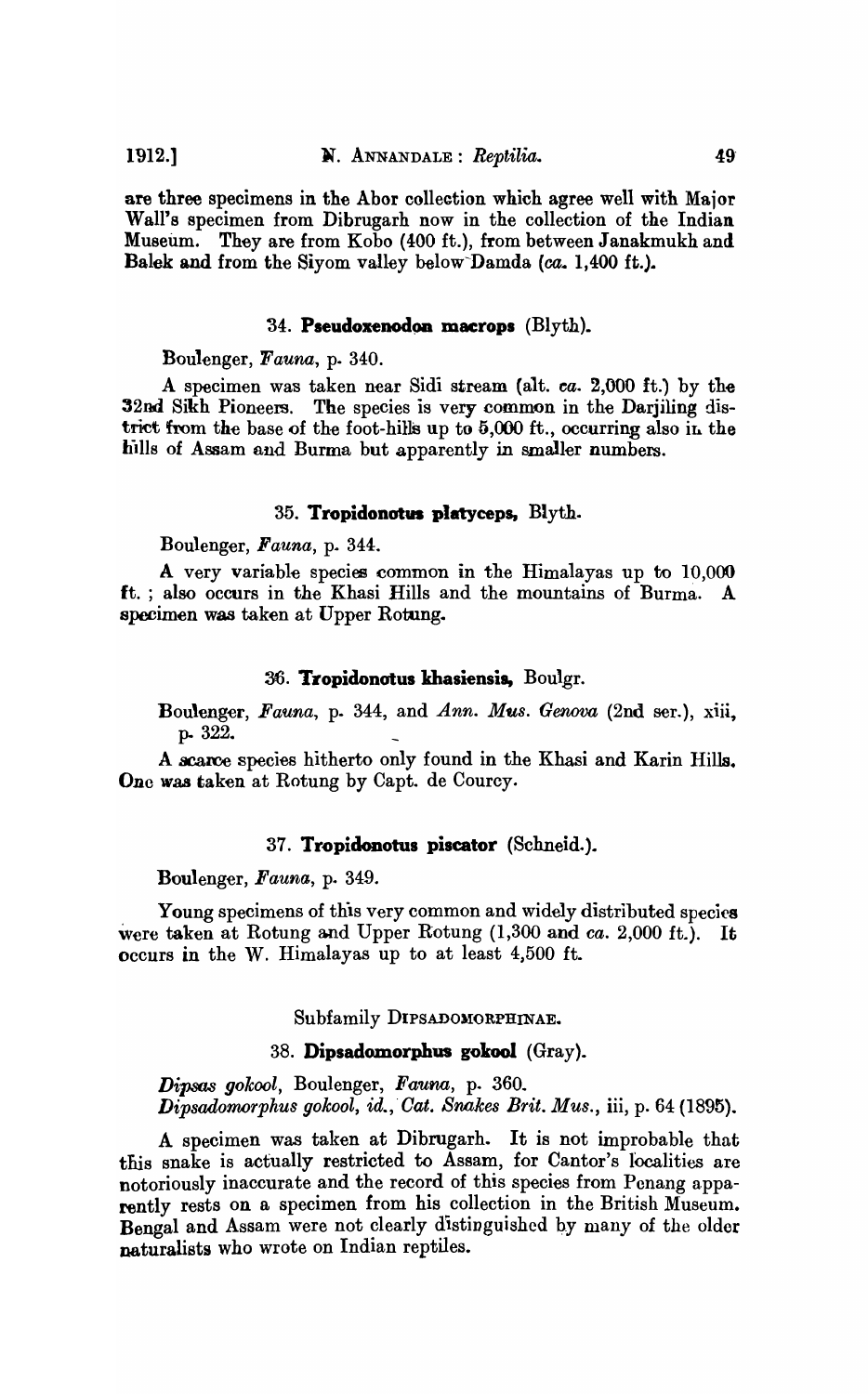#### $39.$  Psammodynastes pulverulentus (Boie).

Boulenger, *Fauna,* p. 363, and *Oat. Snakes Brit. Mus.,* iii, p. 173.

Specimens, 8 in all, were taken at the following places during the Expedition :- Kobo, Balek, Rotung, the Sirpo valley near Renging and Renging. The species is widely distributed in the damper parts of the Oriental Region but docs not occnr in Peninsular India. Mr. Kemp's series exhibits a remarkable range of colour-variation, no two individuals being precisely alike in colouration.

## 40. Dryophis prasinus, Boie.

BOlllenger, *Fauna,* p. 369.

A widely distributed species in the E. Himalayas, Assam, Burma, Indo-China and Malaysia. Specimens were taKen at Janakmukh by Capt. O'Neill and Capt. de Courcy, at Rotung by Capt. F. H. Stewart and at Balek by Capt. Wilson. All belong to the typical leaf-green form.

## Subfamily ELAPINAE.

## 41. Callophis macclellandii (Reinh.).

Boulenger, *Fauna*, p. 385, and *Cat*, *Snakes Brit. Mus.*, iii, p. 398.

A very common snake in the hills of Assam, occurring also in the E. Himalayas, Burma, S. China, etc. Two specimens of the typical form were taken at Upper Rotung (2,000 ft.) by the 32nd Sikh Pioneers.

### Fam. AMBLYCEPHALIDAE.

#### 42. Amblycephalus monticola (Cantor).

Boulenger, *Fauna,* p. 415.

This snake, which occurs in the E. Himalayas, the hills of Assam and the Nicobar Is., is evidently very common in the Abor foot-hills. The 32nd Sikh Pioneers took 12 specimens of different sizes while roadmaking in the neighbourhood of Upper Rotung in January. They also caught specimens at Rotung and in the Sirpo valley.

### Fam. VIPERIDAE.

#### 43. Lachesis monticola (Günth.).

*Trimeresurus monticola, Boulenger, Fauna, p. 426.* Lachesis monticola, *id.*, *Cat. Snakes Brit. Mus.*, *iii*, p. 548.

\Videly distributed in the E. Himalayas, the mountains of Assam, Burma and Yunnan and in hilly districts of the Malay Peninsula. Two specimens were obtained, one at Rotung, the other at Upper Rotung.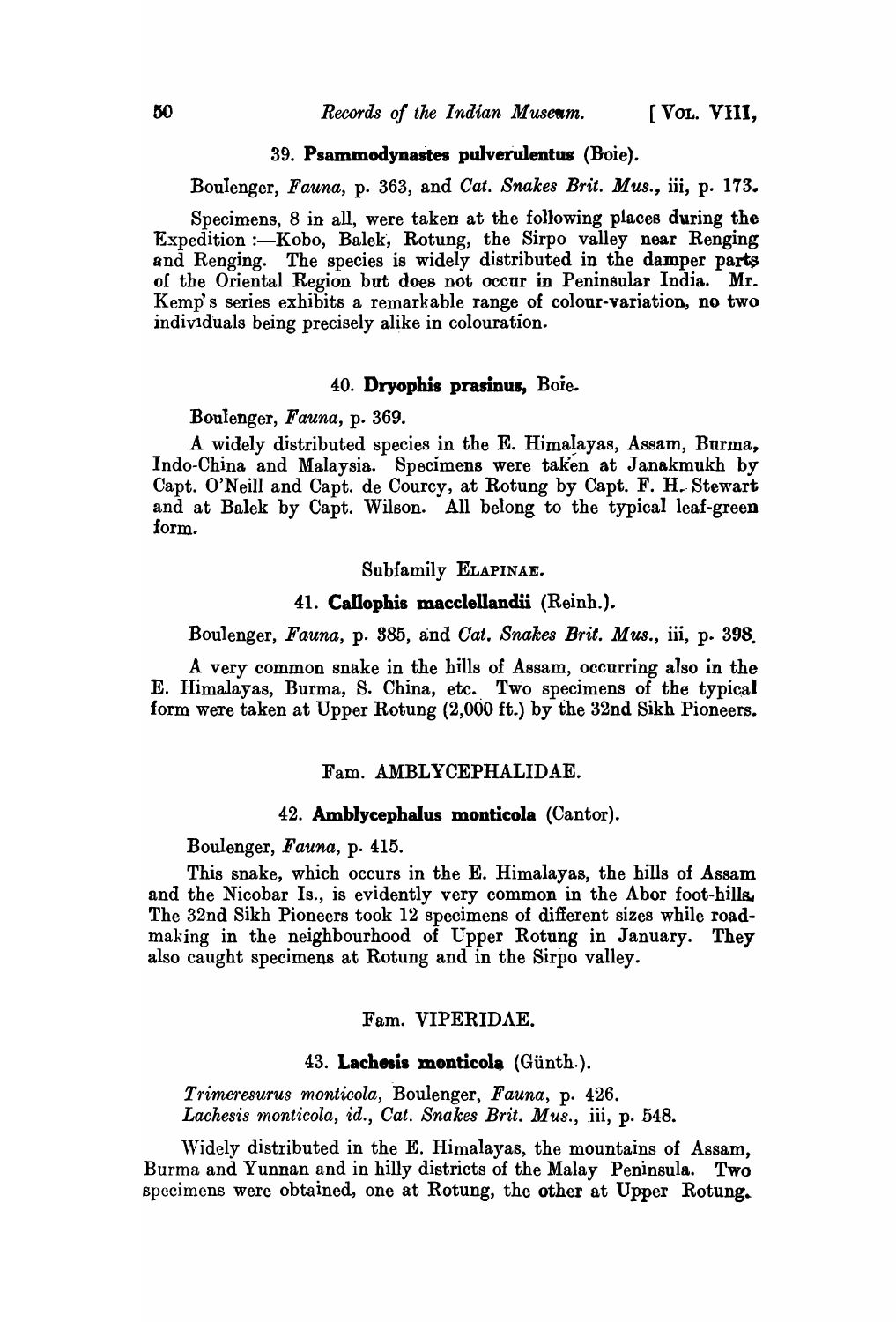Mr. Kemp tells me that he heard it stated on several occasions that Russel's Viper *(Vipera russeli)* occurs in the Abor country but that these statements probably referred to *Trimeresurus monticola*.

#### 44. **Lachesis gramineus** (Shaw).

*Trimeresurus gramineus,* Boulenger, *Fauna,* p. 429. *Lachesis gramineus, id., Oat. Snakes Brit. Mus.,* iii, p. 554.

A small specimen of the typical green form was taken at Kobo by Capt. Mitchell. The species is common in the hills of Assam, Burma, Malaysia, etc. and also occurs in the Himalayas.

### PART II.-GEOGRAPHICAL.

The following species are only represented in Mr. Kemp's collection by specimens obtained at Dibrugarh or Sadiya or observed or caught in the Dihong R. :-Gavialis gangeticus, Kachuga tectum, Hemidactylus *frenatus, H. bowringii, H. brookii, Calotes versicolor, Mabuia macularia*  and *Dipsadomorphus gokool*. These 8 species cannot, therefore, be regarded as having been proved to be inhabitants of the Abor foot-hills. The Indian Museum is, however, fortunate in possessing the collection of reptiles made in the Dafla foot-hills, which are situated a short distance to the west of the Abor country, by Col. Godwin-Austen many years ago, and it will add interest to geographical speculations about the fauna of the latter country if we combine the list of Mr. Kemp's collection with one of that obtained by Col. Godwin-Austen.

| GEOGRAPHICAL LIST OF THE REPTILES KNOWN FROM THE |  |  |  |  |  |
|--------------------------------------------------|--|--|--|--|--|
| HIMALAYAN FOOT-HILLS E. OF BHUTAN.               |  |  |  |  |  |

| Name.                                         | Assam.      | Sikhim.              | Burma.           | REMARKS.                                                                                                                                                          |
|-----------------------------------------------|-------------|----------------------|------------------|-------------------------------------------------------------------------------------------------------------------------------------------------------------------|
| Nicoria tricarinata<br>$\ddot{\phantom{0}}$   | x           | $\ddot{\phantom{0}}$ |                  | Taken by Col. Godwin-<br>Austen in the Dafla<br>Hills; also known<br>from Assam north<br>of the Brahmaputra<br>and from Chota Nag-<br>pur in Peninsular<br>India. |
| Gymnodactylus khasiensis                      | $\mathbf x$ | $\ddot{\phantom{a}}$ | x                | Khasi Hills and Upper<br>Burma.                                                                                                                                   |
| Hemidactylus frenatus<br>$\ddot{\phantom{a}}$ | x           | $\boldsymbol{x}$     | $\boldsymbol{x}$ | Common in the Malay<br>Peninsula; taken in<br>Dafla<br>Hills:<br>the<br>distri-<br>very widely<br>buted.                                                          |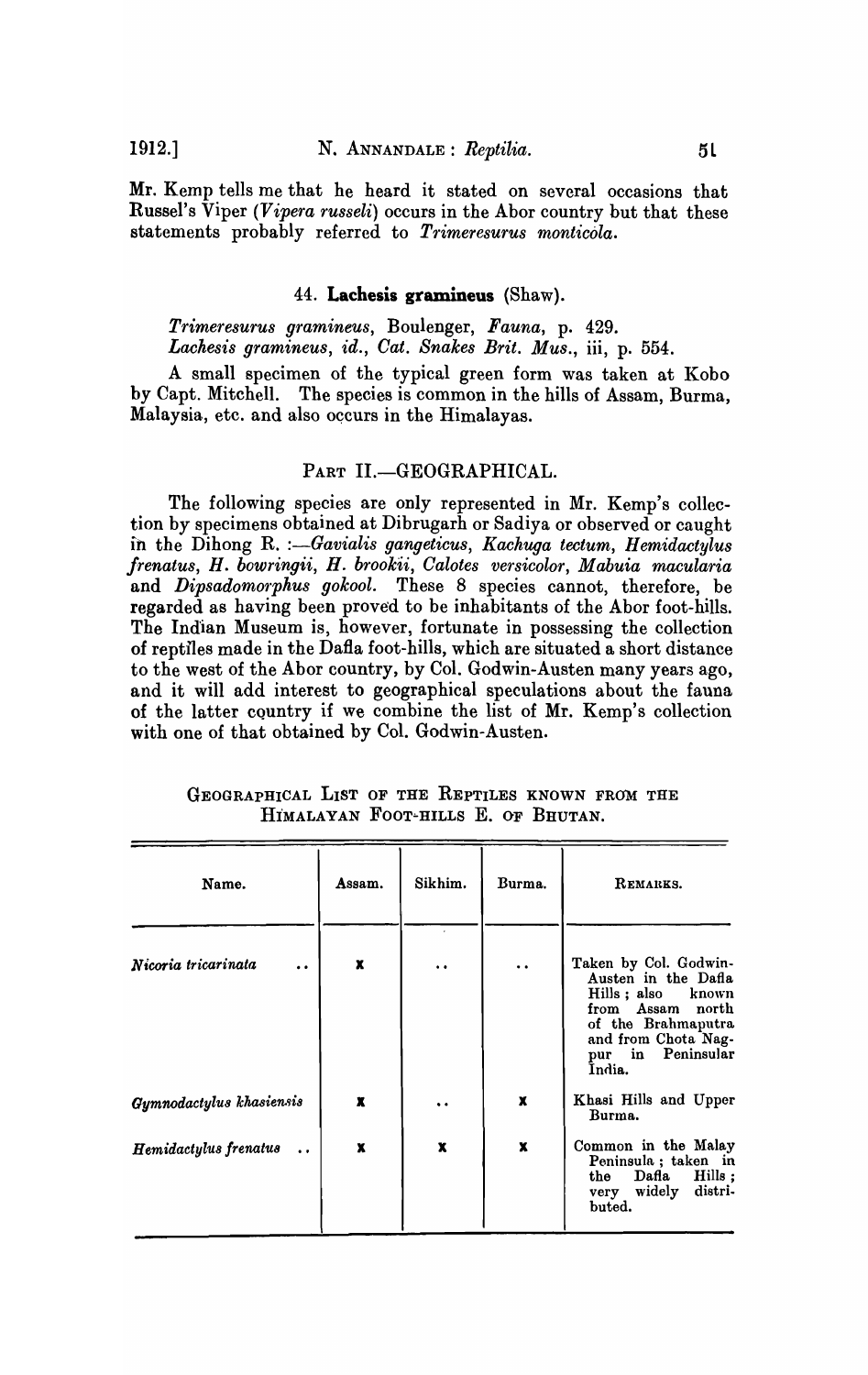| Name.                                                  | Assam.    | Sikhim.   | Burma.               | REMARKS.                                                                                                                                                        |
|--------------------------------------------------------|-----------|-----------|----------------------|-----------------------------------------------------------------------------------------------------------------------------------------------------------------|
| Hemidactylus platyurus                                 | x         | x         | Х                    | The<br>Himalayas from<br>Nepal Valley<br>the<br>eastwards; also Cey-<br>lon, Malayasia, etc.                                                                    |
| Draco maculatus<br>$\ddot{\phantom{a}}$                | x         |           | x                    | Malaya Peninsula, W.<br>China, etc.                                                                                                                             |
| Ptyctolaemus gularis<br>$\ddot{\phantom{0}}$           | x         |           |                      | Assam N. of Brahma-<br>and<br>Khasi<br>putra<br>Hills.                                                                                                          |
| Acanthosaura minor                                     | x         | x         | . .                  | E.<br>Himalayas<br>and<br>Khasi Hills.                                                                                                                          |
| Calotes jerdonii                                       | x         |           |                      | Khasi<br>Hills; both<br>Dafla and Abor Hills.                                                                                                                   |
| Japalura andersoniana*1                                |           |           |                      | Only known from the<br>Dafia Hills.                                                                                                                             |
| Salea austeniana**<br>$\ddot{\phantom{a}}$             | . .       | $\bullet$ | $\ddot{\phantom{a}}$ | Ditto.                                                                                                                                                          |
| Ophisaurus gracilis<br>$\ddot{\phantom{a}}$            | x         | x         | x                    | Perhaps only in Upper<br>Burma.                                                                                                                                 |
| Varanus bengalensis<br>$\ddot{\phantom{a}}$            | x         |           | x                    | I cannot find any re-<br>cord of the occur-<br>rence of this com-<br>mon Indian species<br>in Sikhim, but it<br>probably does occur<br>there.                   |
| Tachydromus sexlineatus                                | x         | x         | x                    | I have not seen this<br>species in the Hima-<br>layas, but it is said<br>to occur in Sikhim:<br>it is also found in S.<br>China, the Malay Pen-<br>insula, etc. |
| Lygosoma indicum                                       | x         | x         | x                    | A common species in<br>Burma, not known<br>the<br>from<br>Malay<br>Peninsula.                                                                                   |
| <b>Lygosoma</b><br>$\textit{coureyanum,*}$<br>sp. nov. | $\cdot$ . |           | $\ddot{\phantom{0}}$ | Only known from the<br>Abor Hills.                                                                                                                              |
| Lygosoma<br>albopunctatum                              | x         |           | x                    | Also from Peninsular<br>India, Malay Penin-<br>sula, etc.                                                                                                       |
| Typhlops braminus                                      | x         | x         | x                    | Very widely<br>distri-<br>buted; known from<br>the Dafla Hills.                                                                                                 |
|                                                        |           |           |                      |                                                                                                                                                                 |

<sup>1</sup> Annandale,  $J.A.S.B., 1905, p. 85.$ 

a *Id., Bee. Ind. MUB.,* II, p. 37 (1908).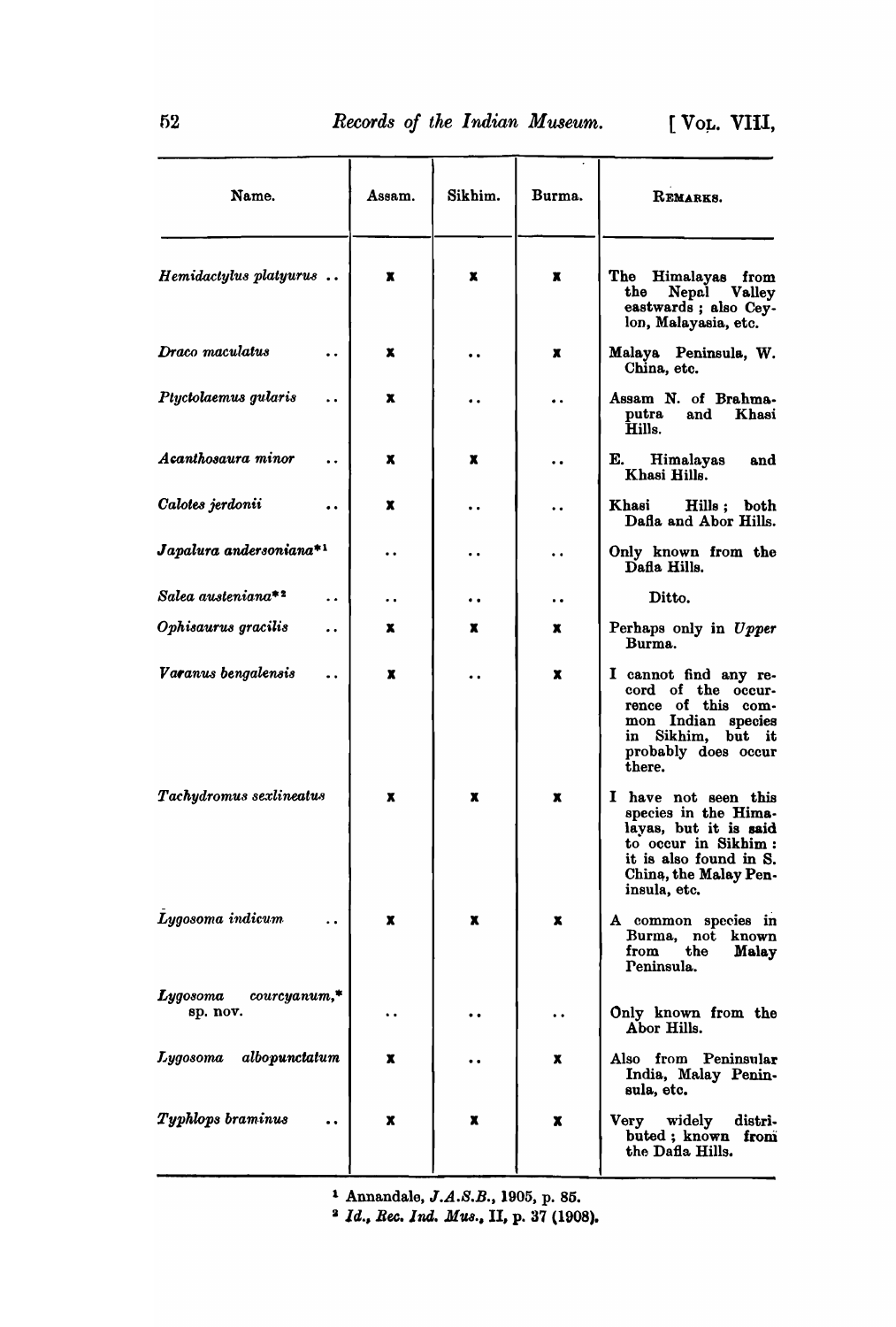| Name.                                        | Assam.               | Sikhim.              | Burma.               | REMARKS.                                                                                                          |
|----------------------------------------------|----------------------|----------------------|----------------------|-------------------------------------------------------------------------------------------------------------------|
| Typhlops tephrosoma                          | x                    | $\ddot{\phantom{0}}$ | . .                  | Only known from the<br>Khasi Hills.                                                                               |
| Typhlops diardi                              | x                    | x                    | x                    | Also in Indo-China.                                                                                               |
| diversiceps,*<br>$\bm{Typhlops}$<br>sp. nov. | $\ddot{\phantom{0}}$ | $\ddot{\phantom{1}}$ | $\ddot{\phantom{0}}$ | Siam, etc.<br>Only known from the<br>Abor Hills.                                                                  |
| <b>Trachischium monticola</b>                | x                    | x                    | $\cdot$              | Common<br>in<br>the<br>Е.<br>Himalayas and<br>the<br>hills of Assam.                                              |
| Aproaspidops antecurso-<br>rum,* gen. nov.   | . .                  |                      | $\ddot{\phantom{0}}$ | Genus<br>only<br>known<br>from the Abor Hills.                                                                    |
| Blythia reticu'ata<br>$\ddot{\phantom{0}}$   | x                    |                      | . .                  | Common in the hills of<br>Assam.                                                                                  |
| Polydontophis collaris<br>. .                | x                    | x                    | x                    | Also in W. Himalayas<br>and S. W. China.                                                                          |
| Ablabes por phyraceus<br>                    | x                    | x                    | x                    | Also in Yunnan, Ma-<br>lay Peninsula, Su-<br>matra, etc.                                                          |
| Ablabes pavo, sp. nov.                       | . .                  | $\ddot{\phantom{0}}$ | $\ddot{\phantom{0}}$ | Only known from the<br>Abor Hills.                                                                                |
| Ablabes frenatus<br>$\ddot{\phantom{0}}$     | x                    | $\cdot$ .            | . .                  | Hills of Assam.                                                                                                   |
| Simotes albocinctus<br>$\ddot{\phantom{a}}$  | x                    | x                    | x                    | Common in Assam.                                                                                                  |
| Oligodon erythrorhackis.                     | x                    | $\ddot{\phantom{0}}$ | . .                  | Hitherto only known<br>from hills S. of Brah-<br>maputra.                                                         |
| Zamenis mucosus<br>$\ddot{\phantom{0}}$      | x                    | x                    | Х                    | A widely<br>distributed<br>Oriental species.                                                                      |
| Coluber taeniurus                            | x                    | x                    | x                    | From the E.<br>Hima-<br>layas<br>to<br>Yunnan:<br>Malay Penin-<br>the<br>sula ; also Manchuria<br>and Indo-China. |
| Dendrophis gorei                             | x                    | . .                  | . .                  | Only known from the<br>N.<br>E.<br>corner<br>оf<br>Assam.                                                         |
| Pseudoxenodon macrops                        | Х                    | x                    | x                    | Hill species but not<br>found at great alti-<br>tudes.                                                            |
| Tropidonotus platyceps                       | x                    | x                    | Х                    | Found up to 10,000 ft.                                                                                            |
| Tropidonotus khasiensis                      | x                    |                      | x                    | Found in Karin and<br>Khasi Hills.                                                                                |
| Tropidonotus piscator                        | x                    | x                    | x                    | Widely distributed in<br>Oriental Region.                                                                         |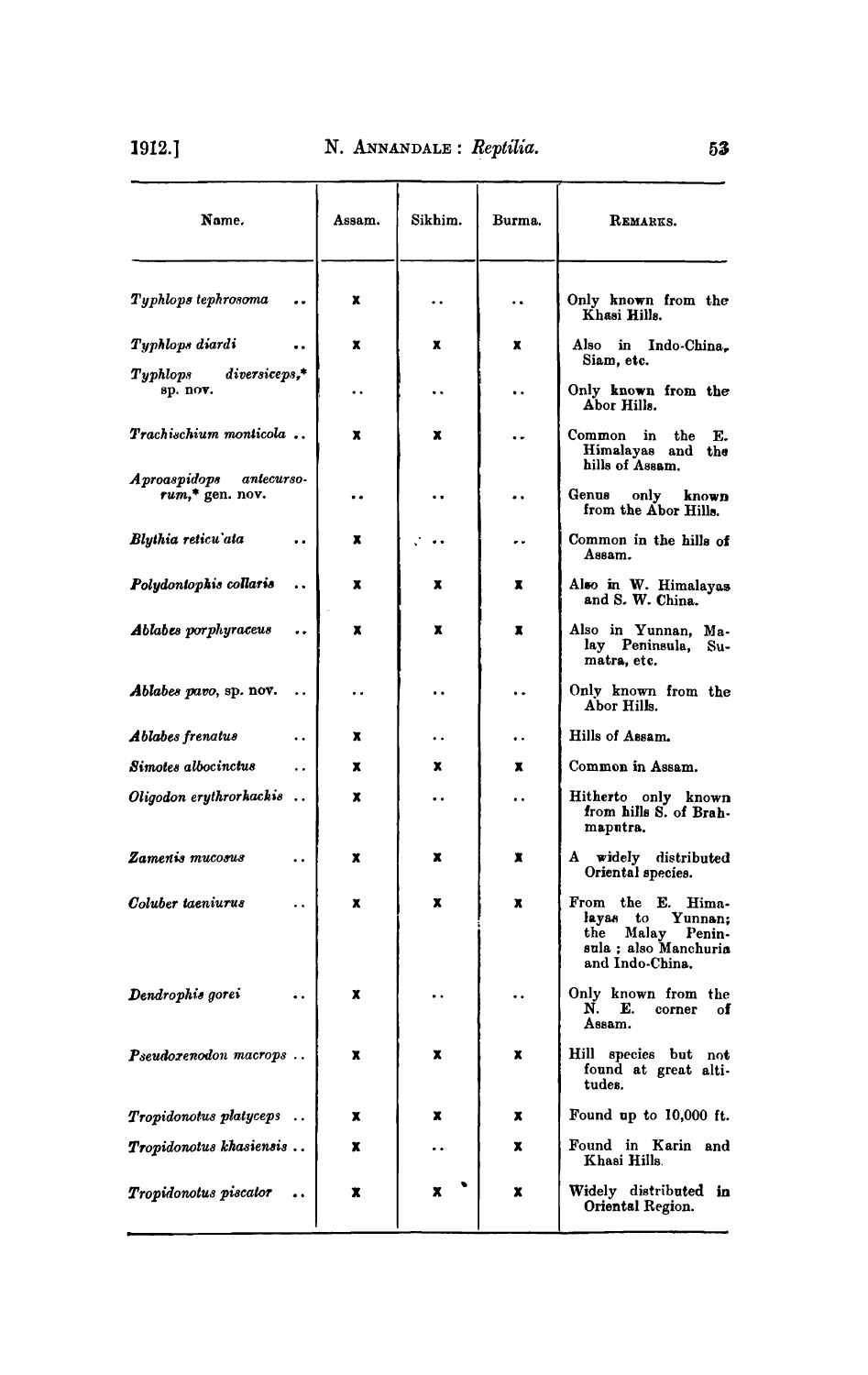| Name.                                        | Assam.       | Sikhim.      | Burma.       | REMARKS.                                                                                  |
|----------------------------------------------|--------------|--------------|--------------|-------------------------------------------------------------------------------------------|
| pul-<br><b>Psammodynastes</b><br>verulentus. | x            | $\mathbf x$  | $\mathbf{x}$ | Indo-China,<br>Also<br>in<br>Siam, the Malay Pen-<br>insula<br>and Archi-<br>pelago, etc. |
| Dryophis prasinus                            | $\mathbf{x}$ | $\mathbf{x}$ | $\mathbf x$  | Ditto.                                                                                    |
| Callophis macclellandii                      | $\mathbf x$  | $\mathbf{x}$ | $\mathbf x$  | Also<br>in<br>Nepal,<br>S.<br>China, etc.                                                 |
| Amblycephalus monticola                      | x            | x            | . .          | Also in Nicobars.                                                                         |
| Trimeresurus monticola                       | x            | x            | x            | Also in Yunnan, Malay<br>Peninsula, etc.                                                  |
| Trimeresurus gramineus                       | $\mathbf x$  | x            | х            | Also in Siam, S. China,<br>Indo-China, the Ma-<br>lay Peninsula<br>and<br>Archipelago.    |

The only tortoise in this list *(Nicoria1 tricarinata)* is one of a small group of more or less terrestrial Chelonia that occur both in Chota Nagpur in Peninsular India and in the northern part of Assam but apparently not in any intermediate locality. It is, however, evident that we know as yet very little about the distribution of the Indian land-tortoises.

The genera of lizards and snakes that are kriown to occur in the foothills N. of the Brahmaputra and E. of Bhutan are for the most part widely distributed. Only one appears to be endemic, *viz.,* the new genus *A proaspidops, which is allied to the Burmese genera <i>Trirhinopholis*<sup>2</sup> and *Plagiopholis3 •* The genera *Blythia* and *Ptyctolaemus* are characteristically Assamese, while *Pseudoxenodon, Japalura* and *Draco* are restricted to the damper parts of the Oriental Region, the last-named being a characteristically Malaysian genus also found in S. India, while the two first are essentially continental in distribution. The genus *Salea* only occurs in the foot-hills E. of Bhutan, in Lower Burma and in S. India, being thus almost analogous in its range to the Ranid genus *Micrixalus.* 

If we separate out the 42 species in the list into geographical groups as was done in the case of the Batrachia (p. 34 *antea*) we find that the following percentages can be calculated  $:$ 

|                                               |  | I. Species of wide distribution in the Himalayas, |    |             |
|-----------------------------------------------|--|---------------------------------------------------|----|-------------|
|                                               |  | Assam, Burma and Indo-China                       | or |             |
| Malaysia                                      |  |                                                   |    | $16 = 38\%$ |
| II. Species of very wide general distribution |  |                                                   |    | $6 = 14\%$  |

<sup>&</sup>lt;sup>1</sup> Stejneger (Proc. Biol. Soc. Wash., xv, p. 238 (1902), and Siebenrock (Zool. Jahrb. *Jena*, 1909, suppl. x, p. 494) point out that by the strict letter of the law of priority the name of this genus should be *Geoemyda.* 

<sup>2</sup> Boulenger, *Oat. Snake8 Brit. MU8.,* i, p. 419.

a *Id., ibid.,* p. 301.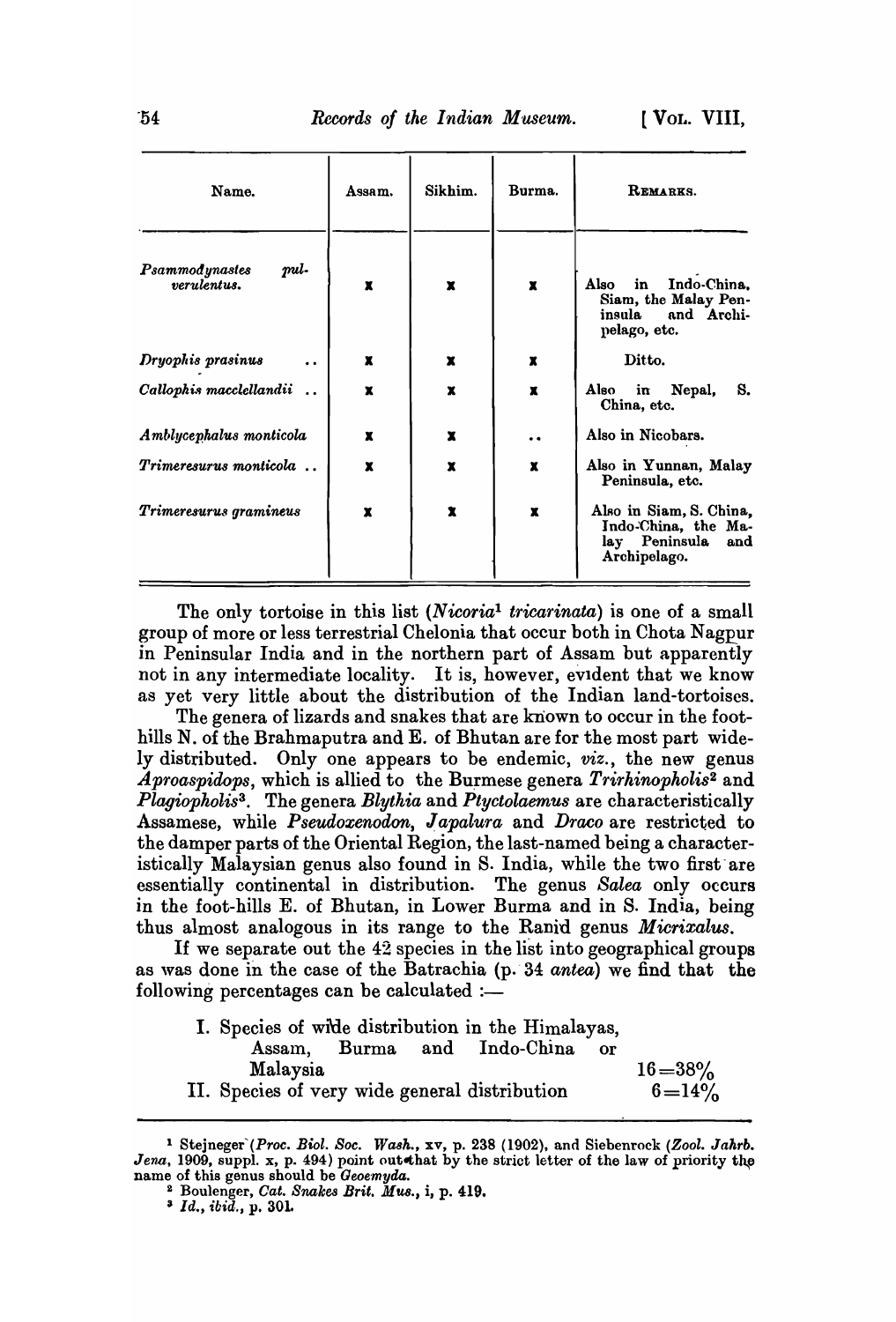| III. Apparently endemic species<br>$\sim$ $\sim$  | $6 = 14\%$   |
|---------------------------------------------------|--------------|
| IV. Species only known hitherto from Assam        | $7 = 16.5\%$ |
| V. Assamo-Burmese species                         | $3 = 7\%$    |
| VI. Himalayo-Assamese species                     | $3 = 7\%$    |
| VII. Species only known from Assam and Peninsular |              |
| India                                             | $1 = 2.5\%$  |

. There are no exclusively Himalayan species in the list and none that have hitherto been known only from Burma. If we compare this analysis with that of the Batrachian fauna of the Abor Hills published on p. 35 of this volume, the chief apparent difference is that the endemic forms appear to be fewer and the representatives of what I have called elsewhere the Malayo-Himalayan fauna much more numerous. This may be due in part to the fact that the lizards and snakes of Assam are much better known than the frogs and toads, and in part to the wider distribution of species in the former groups. In the main the results are strictly comparable in what may be regarded as their essential feature, *viz.,* in illustrating the non-Himalayan nature of the Abor fauna. Unfortunately we know almost nothing of the reptiles and Batrachia of Bhutan, but the little that we do know would suggest that the eastern boundary of the true Himalayan fauna is fermed by the R. Tista, which flows down south through the Himalayas to the west of Bhutan. This river, at any rate in its present course, is apparently a much more ancient one than the existing Brahmaputra.

The reptiles of the extreme east of the Himalayas, although they have strong Assamese affinities, are by no means identical with those of the Khasi Hills. It is particularly noteworthy that the species of *Japalura* which occur in the Dafla Hills is not nearly so closely related ·to the common J. *variegata1* of Sikhim as that species is to J. *planido'rsata*  .of the Khasi Hills, and none of the six apparently endemic species have, so far as we are aware, close allies in the other mountains of Assam.

We may say therefore that the reptiles of the Abor foot-hills agree with the Batrachia in differing considerably from those of the foot-hills immediately to the west of Bhutan and in including a well-marked endemic element, but that they appear to be more closely connected with the fauna characteristic of the damp jungles of the E. Himalayas, Assam, Burma, Indo-China and the Malay Peninsula. It is to this fauna that it is convenient to apply the term "Malayo-Himalayan." Probably the comparative dryness of the forests on the foot-hills west of Nepal has prevented many damp-loving animals of Malayan origin from penetrating further afield in a westerly or north-westerly direction, while a smaller contingent has been stayed by the course of the R. Tista.

<sup>&</sup>lt;sup>1</sup> I was wrong in stating that this species occurs in Assam (J.A.S.B., 1905, p. 92), having teen misled by badly preserved specimens of J. *planidorsata*.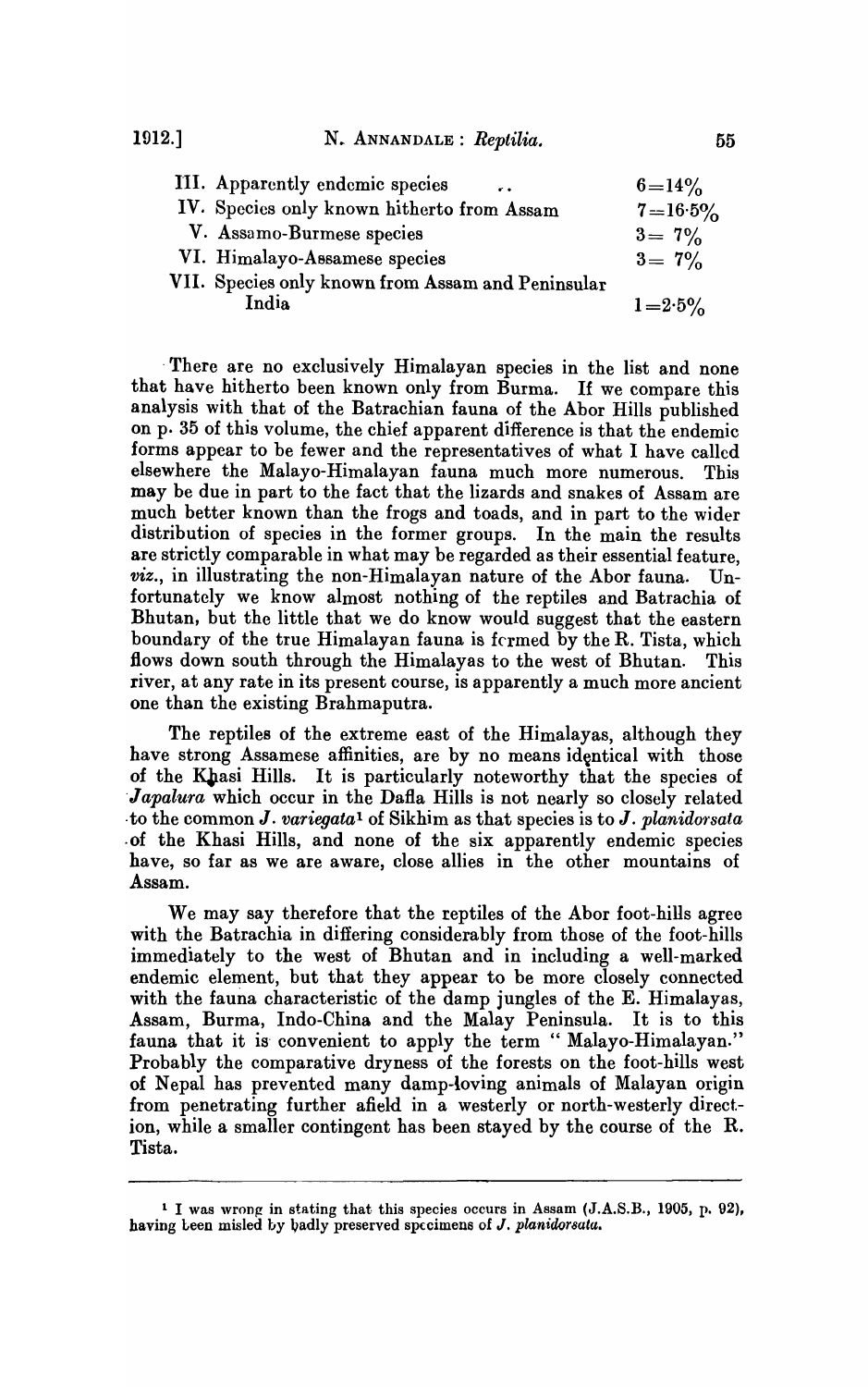### APPENDIX.

### DESCRIPTIONS OF THREE NEW INDIAN LIZARDS.

As a matter of convenience I take this opportunity to describe three lizards, one of which is of particular interest in connection with the Abor fauna in that it comes from the Bengal frontier of Bhutan. The other two are from the Bombay Presidency and Sylhet respectively.

#### Hemidactylus platyceps, sp. nov.

*Habit* slender; depressed; size small.

*Head* narrowly ovoid, strongly depressed and very shallow; snout bluntly pointed, about as long as distance between eye and ear; eye small; ear-opening minute, longitudinally oval. Rostral much more than twice as broad as deep, feebly cleft above; nostril between rostral, first labial and three small scales ; 9 upper, 7 lower labials; snout covered with strongly keeled granules, rest of head with smaller and slightly irregular convex granules; two pairs of chin-shields, followed on each side by several irregular scales; first pair of chin-shields forming a long suture behind mental; throat-scales small, smooth, imbricate.

Scales.--Back covered with small convex granules of somewhat unequal size, with 12 longitudinal rows of much larger strongly keeled tubercles; these much larger than ear-opening; dorsal surface of limbs covered with unequal keeled granules; ventral scales rather large, smooth, imbricate; tail covered above and below with smooth imbricate scales which are a little larger on the ventral than on the dorsal surface.

*Limbs* short, the adpressed hind limb barely reaching the axilla. Fingers and toes short, free; 8 lamellae under 4th, 4 under inner toe. Distal joint of inner digit extremely short.

*Tail* short, somewhat depressed as a whole, triangular in vertical section.

*Oolouration.-Dorsal* surface dull olivaceous, with a dark longitudinal line extending on either side from the tip of the snout above the eye to the base of the tail ; this line followed below by a pale one and then by a second dark one ; two very narrow dark lines separated by a pale interspace below the second broader one on the sides of the belly; tail dark olivaceous; ventral surface yellowish green, suffused with dark olivaceous on the taiL.

| Total length                           |           |                             | 70 mm. |
|----------------------------------------|-----------|-----------------------------|--------|
| Length of head and body                |           | $33$ ,                      |        |
| Length of tail                         |           | 37,                         |        |
| Length of head<br>$\sim$ $\sim$ $\sim$ |           | $\cdots$ 10,                |        |
| Length of fore limb.                   | $\bullet$ | $\ldots$ 10 $\ldots$        |        |
| Length of hind limb                    | $\bullet$ | $\therefore$ 8 $\therefore$ |        |
|                                        |           |                             |        |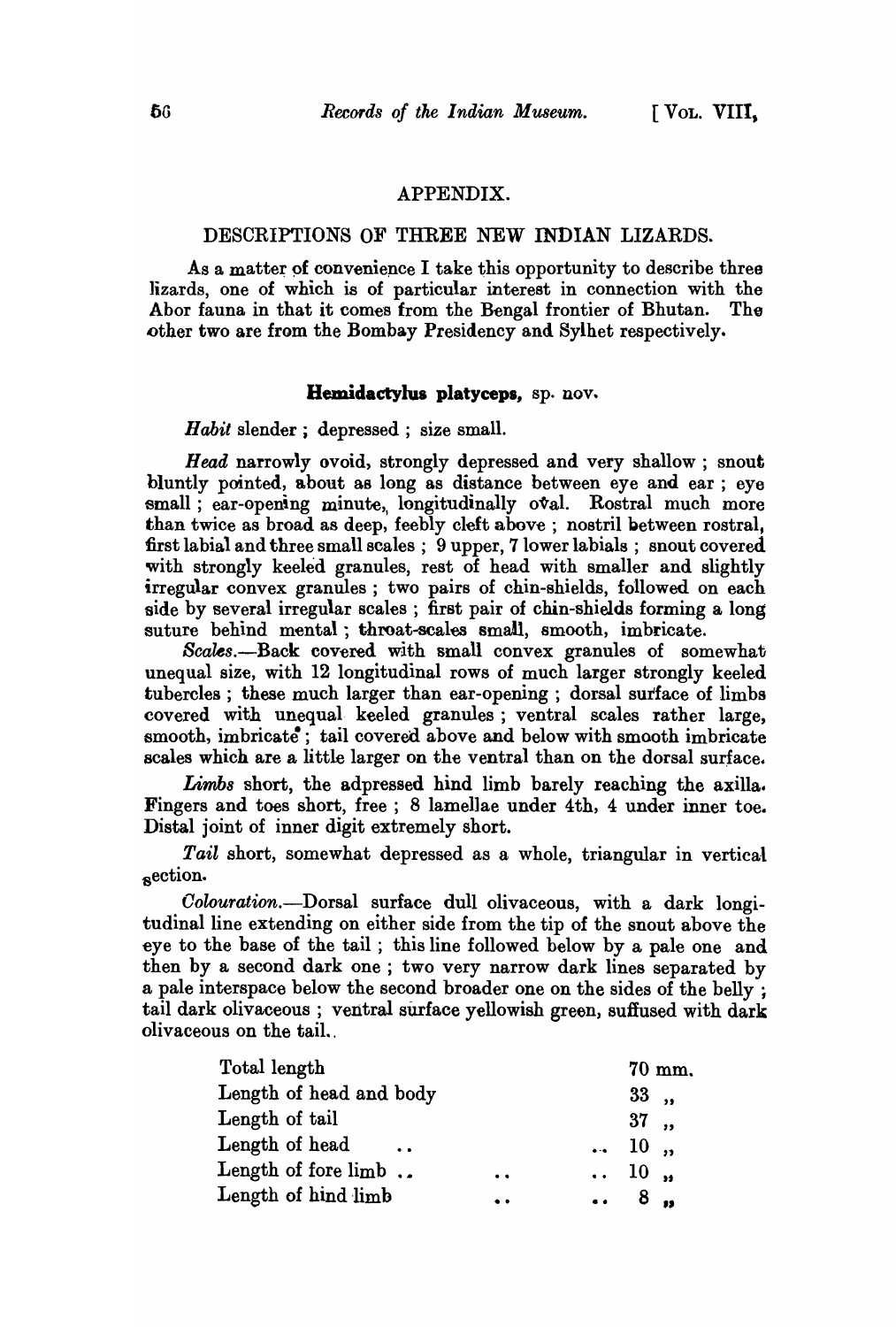Habitat.-Bilimora, Bombay Presidency (T. Bainbrigge Fletcher).  $13$ -ii- $11.$ 

 $Type. - No. 17020, Ind. Mus. (2).$ 

We are indebted to Mr. T. Bainbrigge Fletcher for the unique specimen of this curious little lizard, which appears to be very distinct from any hitherto described. It belongs to the section of the genus typified by *H.frenatus,* D. & B., and is perhaps nearer the S. Indian *T. reticulatus,*  Beddome, than any other species. It may be distinguished from that form by its flattened head, broad rostral and longitudinal.dark stripes.

#### Japalura bengalensis, sp. nov.

(Plate v, fig. 4.)

*Japalura yunnanensis,* Annandale *(nee* Anderson), *J.A.S.B., 1906,*  p. 288.

In the paper cited I referred to the specimen here described as the male of *Japalura yunnanensis*, Anderson, but having since had an opportunity of examining an example of that species and having partially dissected the one from Buxa, I find that the latter is a female and differs from the Chinese form. It may be described as follows:

*Habit* stout; body moderately compressed; size large.

*Head* triangular; its dorsal surface sloping downwards and forwards from behind the eyes, slightly concave between the orbits; scales of dorsal surface irregular, keeled; largest on snout; 9 upper and 9 lower labials; snout longer than diameter of eye, bluntly pointed. A small gular pouch, no transverse fold across the throat.

*Scales* of back and sides small, almost granular, mixed with much larger keeled scales which tend to be grouped in small patches ; no dorso-Iateral rows of enlarged scales; ventrals larger than largest dorsals, strongly keeled, imbricate, pointed behind; scales on upper surface of limbs irregular in size, leaf-shaped, strongly keeled.

*Crest.-A* well-developed nuchal crest (in the female) consisting of upright lanceolate scales shorter than half the diameter of the eye rising from a fold of skin covered with almost granular scales; no dorsal crest on the anterior half of back, a very slight one on the posterior half.

*Limbs* moderate. Adpressed hind limb reaches anterior border of orbit; tibia about as long as skull; third and fourth fingers equal.

*Colouration.-Head* dull olivaceous with two narrow brown crossbars on the dorsal surface, one just in front of, the other just behind the eye; dark lines radiating from the eye; lips with dark vertical bars; sides of head irregularly marked with dark brown; back and sides (in spirit) livid bluish-grey with a fine reticulation of dark brown; tail obscurely barred; limbs marked irregularly; ventral surface yellowish; a black patch on the gular pouch.

| Total length            | $\bullet$ | $310$ mm.  |  |
|-------------------------|-----------|------------|--|
| Length of head and body |           | 110        |  |
| Length of tail          |           | <b>200</b> |  |
| Length of head          |           | 33         |  |
| Length of fore limb     |           | 55         |  |
| Length of hind limb     |           | 85         |  |
|                         |           |            |  |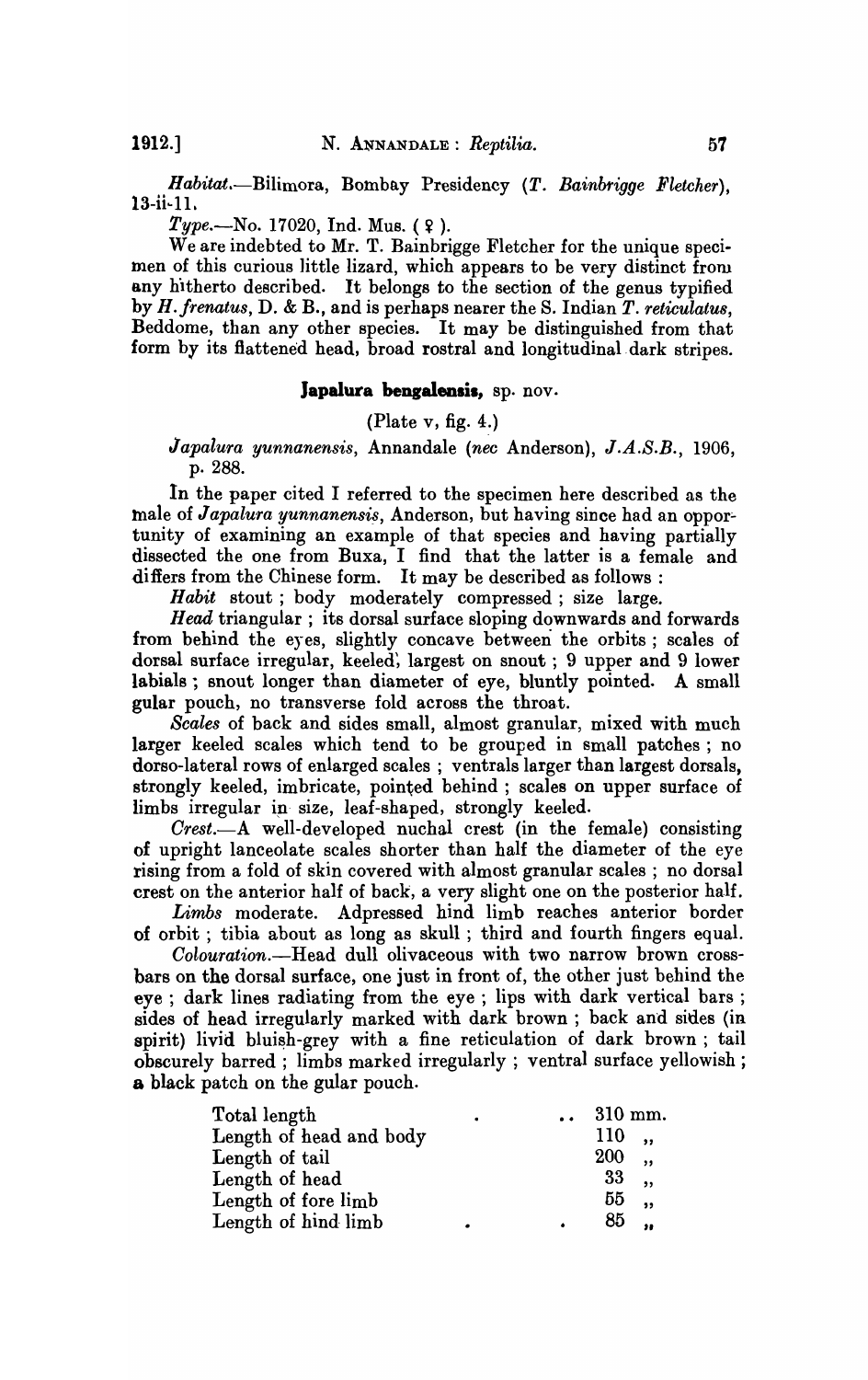*Locality.*-Buxa, Jalpaiguri district, Bengal frontier of Bhutan.  $Type. -No. 12564, Ind. Mus. (2)$ 

It is probable that this species inhabits the foot-hills of Bhutan, perhaps replacing J. *variegata* east of the R. Tista and being replaced by J. *andersoniana* at some unknown point situated still further east.

J. *bengalensis* is one of the largest species in the genus and easily surpasses either the Sikhim, the Dafla or the Khasi form in this respect. It is distinguished from the first (J. *variegata)* not only by its larger size but also by the nature of its crest, its colouration and scale-characters. From J. *planidorsata* the shape of its body will readily distinguish it, while its hind limbs are much shorter than in J. *andersoniana.* 

## **Tropidopborus assamensis,** sp. nov.

This \$pecies is closely related to *Tropidophorus cochinensis,* D. & B., from which it difiers in its more slender form, shorter limbs, keeled ventrals, etc.

*Habit* slender ; cylindrical.

Head.-Snout sharply pointed, narrow, no longer than orbit. Dorsal scales strongly ridged; a single fronto-nasal, which is almost as broad posteriorly as it is long; praefrontals short, forming a median suture; frontal shorter than fronto-parietals and interparietal together; 4 supraoculars, the 1st and 4th longest; 5 supraciliaries, 1st longest; fronto-parietals longer than interparietal, forming a suture behind it ; 5 upper labials, 4th longest; 3rd, 4th and 5th beneath eye; an azygous mental ; tympanum smaller than eye-opening.

*Scales,* 30 round body, all strongly keeled and spinously produced; ventrals largest; throat scales not strongly. keeled but ending in a sharp point posteriorly; a pair of large praenanals ; dorsal and lateral tailscales keeled; ventral tail-scales smooth.

Limbs short but well-formed. Hind limb reaches wrist. Infradigital lamellae smooth.

*Tail* cylindrical, tapering, longer than head and body.

*Colouration.*-Dorsal surface dark brown obscurely marbled with yellow, three cross-bars of latter colour; one across hips, a second across shoulders and a third (less distinct than others) across back of neck ; tail rather darker, obscurely banded; head brown; sides and lips black with small white spots; ventral surface yellowish; small black spots on chin, throat and chest; ventral surface of tail dark with an interrupted mid-ventral pale stripe, which becomes obscure distally, and numerous small yellowish spots.

| Total length        |        | $90$ mm. |
|---------------------|--------|----------|
| Length of tail      | 51,    |          |
| Length of head      | 9,     |          |
| Breadth of head     | 5,     |          |
| Length of fore limb | $12$ . |          |
| Length of hind limb | $14$ . |          |

*Type.-No.* 17029, Ind. Mus.

*Locality.*—Haraigaj range, 550 ft., Sylhet hills, Assam.